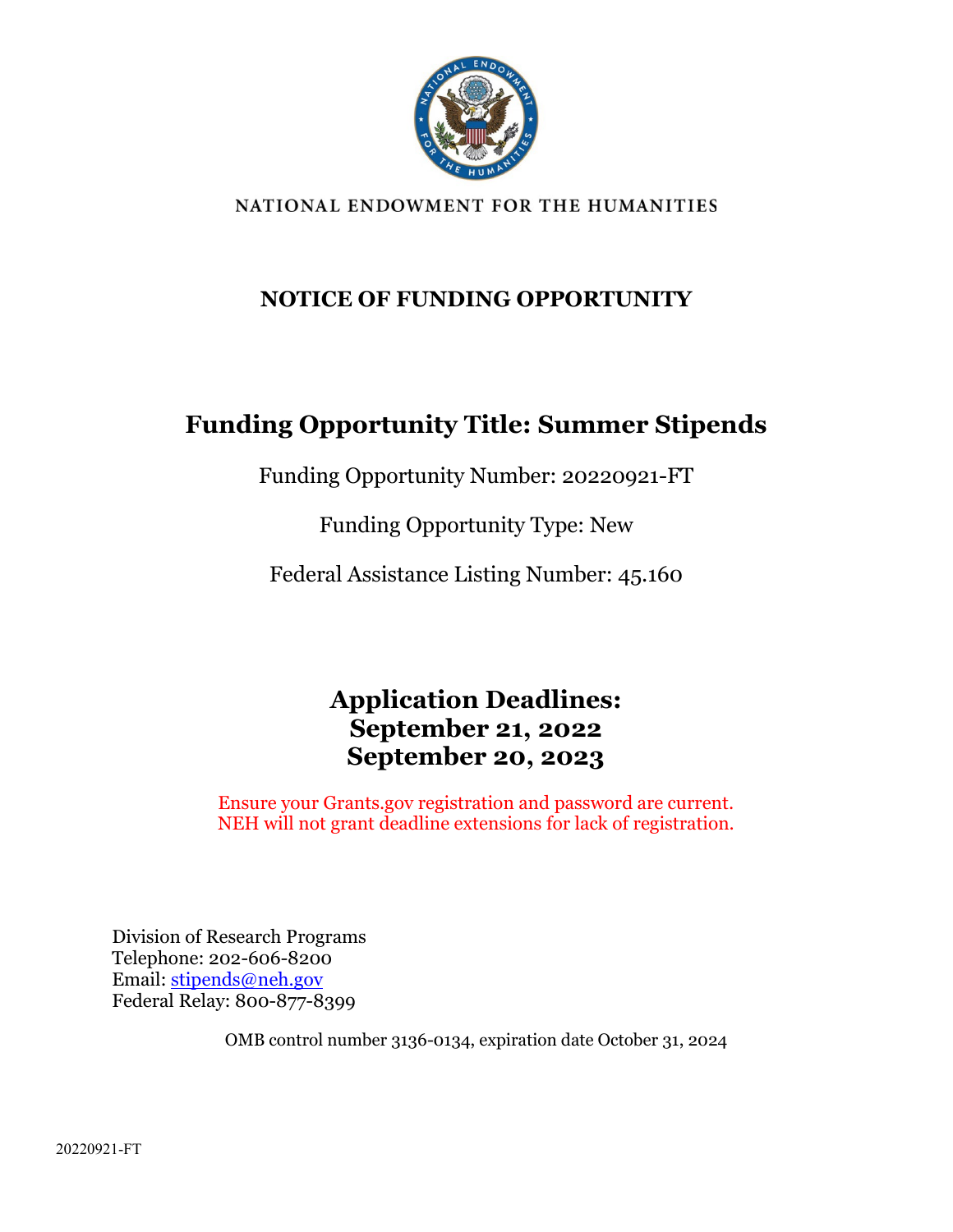# <span id="page-1-0"></span>**Executive Summary**

The National Endowment for the Humanities (NEH) Division of Research Programs is accepting applications for the Summer Stipends program. The purpose of this program is to stimulate new research and publication in the humanities. Summer Stipends support continuous, full-time work on a humanities project for a period of two consecutive months. NEH funds may support recipients' compensation, travel, and other costs related to the proposed scholarly research.

| <b>Funding Opportunity Title</b>           | <b>Summer Stipends</b>                            |  |
|--------------------------------------------|---------------------------------------------------|--|
| <b>Funding Opportunity Number</b>          | 20220921-FT                                       |  |
| <b>Federal Assistance Listing</b>          | 45.160                                            |  |
| <b>Application Deadlines</b>               | September 21, 2022, 11:59 p.m. Eastern Time       |  |
|                                            | September 20, 2023, 11:59 p.m. Eastern Time       |  |
| <b>Anticipated Announcements</b>           | April 2023 / April 2024                           |  |
| <b>Anticipated Funding</b>                 | Approximately \$600,000 per deadline              |  |
| <b>Estimated Number and Type of Awards</b> | Up to 100 grants per deadline                     |  |
| <b>Award Amounts</b>                       | \$6,000                                           |  |
| Cost Sharing/Match Required                | N <sub>o</sub>                                    |  |
| <b>Period of Performance</b>               | Two consecutive months starting as early as       |  |
|                                            | May 1, 2023, and as late as September 1, 2024     |  |
|                                            | (for applications submitted for the 2022          |  |
|                                            | deadline), and starting as early as May 1, 2024,  |  |
|                                            | and as late as September 1, 2025 (for             |  |
|                                            | applications submitted for the 2023 deadline)     |  |
| Eligible Applicants                        | Individuals                                       |  |
|                                            |                                                   |  |
|                                            | See C. Eligibility Information for additional     |  |
|                                            | information.                                      |  |
| Program Resource Page                      | https://www.neh.gov/grants/research/summer-       |  |
|                                            | stipends                                          |  |
| Pre-Application Webinar                    | A webinar for nominating officials will be hosted |  |
|                                            | Wednesday, May 18, 2022 at 2:00 p.m. Eastern      |  |
|                                            | Time.                                             |  |
|                                            | There will be a webinar August 17, 2022 at 2:00   |  |
|                                            | p.m. Eastern Time. Click here to join.            |  |
| Published                                  | April 7, 2022                                     |  |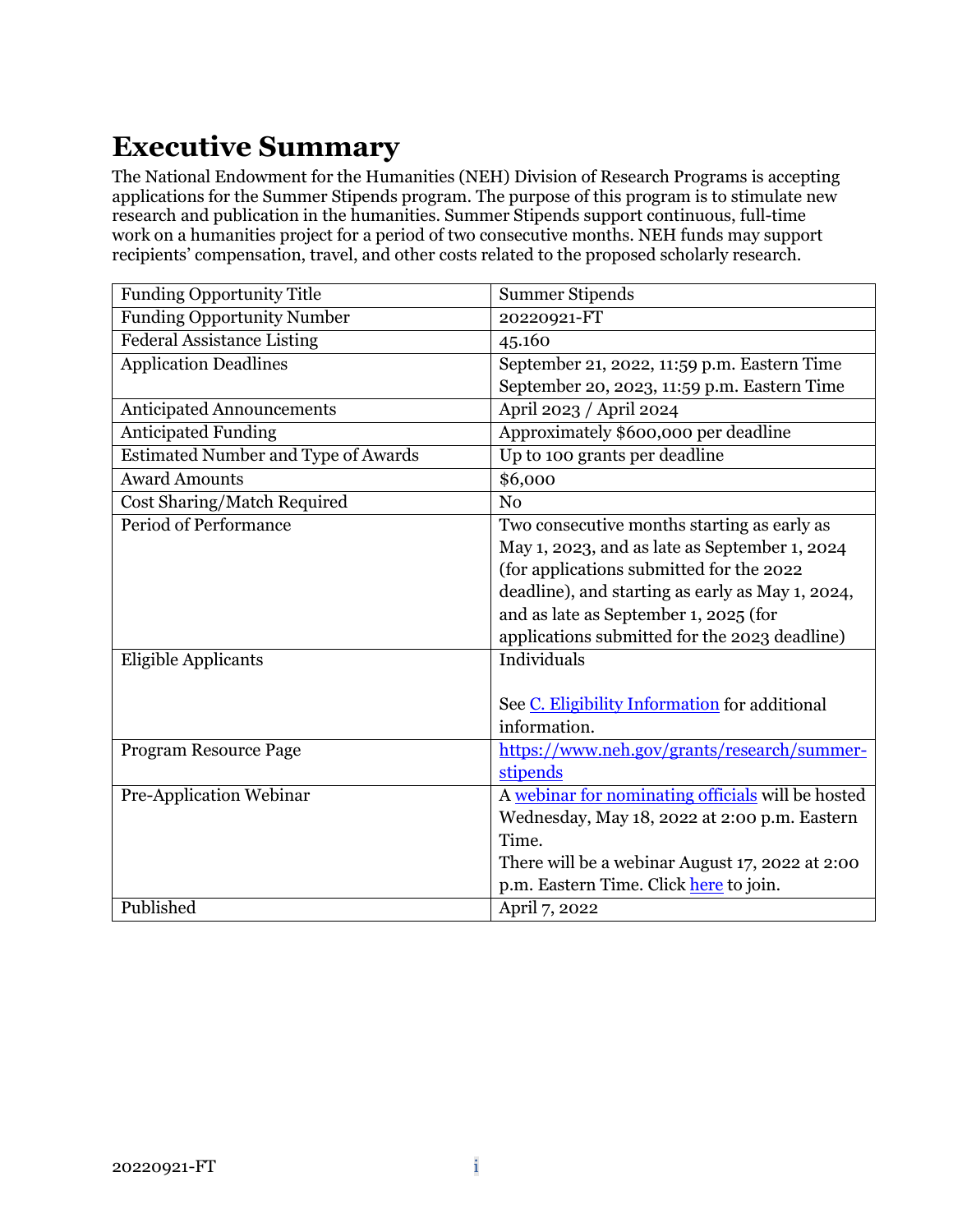# **Table of Contents**

<span id="page-2-0"></span>

| 22 |
|----|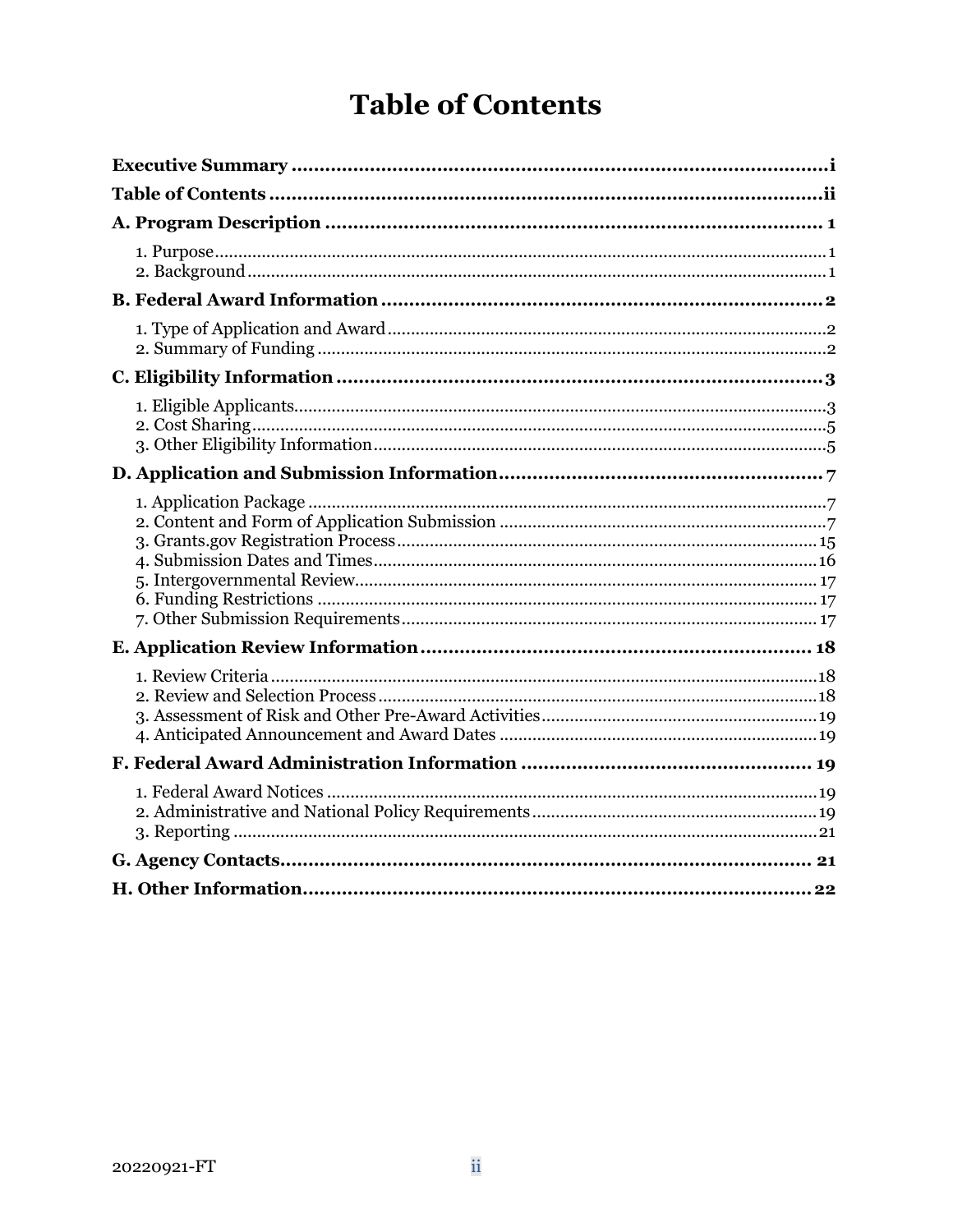# <span id="page-3-0"></span>**A. Program Description**

### <span id="page-3-1"></span>**1. Purpose**

The National Endowment for the Humanities' Summer Stipends program aims to stimulate new research and publication in the humanities by:

- providing small awards to individuals pursuing advanced research that is of value to humanities scholars, general audiences, or both
- supporting projects at any stage of development, but especially early-stage research and late-stage writing in which small awards are most effective
- funding a wide range of individuals, including independent scholars, community college faculty, and non-teaching staff at universities

NEH invites applications from faculty and staff at all designated categories of minority serving institutions. The Summer Stipends program offers exemption from nomination for faculty at Asian American and Native American Pacific Islander Serving Institutions (AANAPISIs), Alaska Native and Native Hawaiian Serving Institutions (ANNHIs), Native American-Serving Non-Tribal Institutions (NASNTIs), and Predominantly Black Institutions (PBIs). For opportunities specific to Historically Black Colleges and Universities, Hispanic Serving Institutions, and Tribal Colleges and Universities, see [H. Other Information.](#page-24-0)

Summer Stipends support continuous full-time work on research-based projects in the humanities for a period of two consecutive months. NEH funds may support recipients' compensation, travel, and other costs related to the proposed scholarly research.

NEH awards Summer Stipends to individuals. Organizations are not eligible to apply, although scholars who are tenured or on a tenure track who teach full time must be nominated by their institution of higher educatio[n unless otherwise exempt](#page-6-0) (see [C. Eligibility\)](#page-5-0).

You can find examples of previously funded Summer Stipends [here.](https://securegrants.neh.gov/publicquery/main.aspx?q=1&a=0&n=0&o=0&k=0&f=0&s=0&p=1&pv=3&d=0&y=1&yf=2018&yt=2020&prd=0&cov=0&prz=0&wp=0&pg=0&ob=year&or=DESC) You can find examples of funded projects in all other programs by using the [NEH's Funded Projects Query Form.](https://securegrants.neh.gov/publicquery/main.aspx)

See [D6. Funding Restrictions](#page-19-1) for unallowable activities.

See [E1. Review Criteria](#page-20-1) for the criteria NEH will use to evaluate applications in this program.

See [H. Other Information](#page-24-1) for other individual research programs.

## <span id="page-3-2"></span>**2. Background**

This program is authorized by [20 U.S.C. §956.](https://uscode.house.gov/view.xhtml?hl=false&edition=prelim&req=granuleid%3AUSC-prelim-title20-section956&num=0&saved=%7CKHRpdGxlOjIwIHNlY3Rpb246OTU2YSBlZGl0aW9uOnByZWxpbSk%3D%7C%7C%7C0%7Cfalse%7Cprelim) Awards are subject to [NEH Summer Stipends](https://www.neh.gov/grants/manage/neh-summer-stipends-terms-and-conditions)  [Terms and Conditions.](https://www.neh.gov/grants/manage/neh-summer-stipends-terms-and-conditions)

According to th[e National Foundation on the Arts and the Humanities Act of 1965,](https://www.neh.gov/about/history/national-foundation-arts-and-humanities-act-1965-pl-89-209) "The term 'humanities' includes, but is not limited to, the study of the following: language, both modern and classical; linguistics; literature; history; jurisprudence; philosophy; archaeology; comparative religion; ethics; the history, criticism and theory of the arts; those aspects of the social sciences which have humanistic content and employ humanistic methods; and the study and application of the humanities to the human environment with particular attention to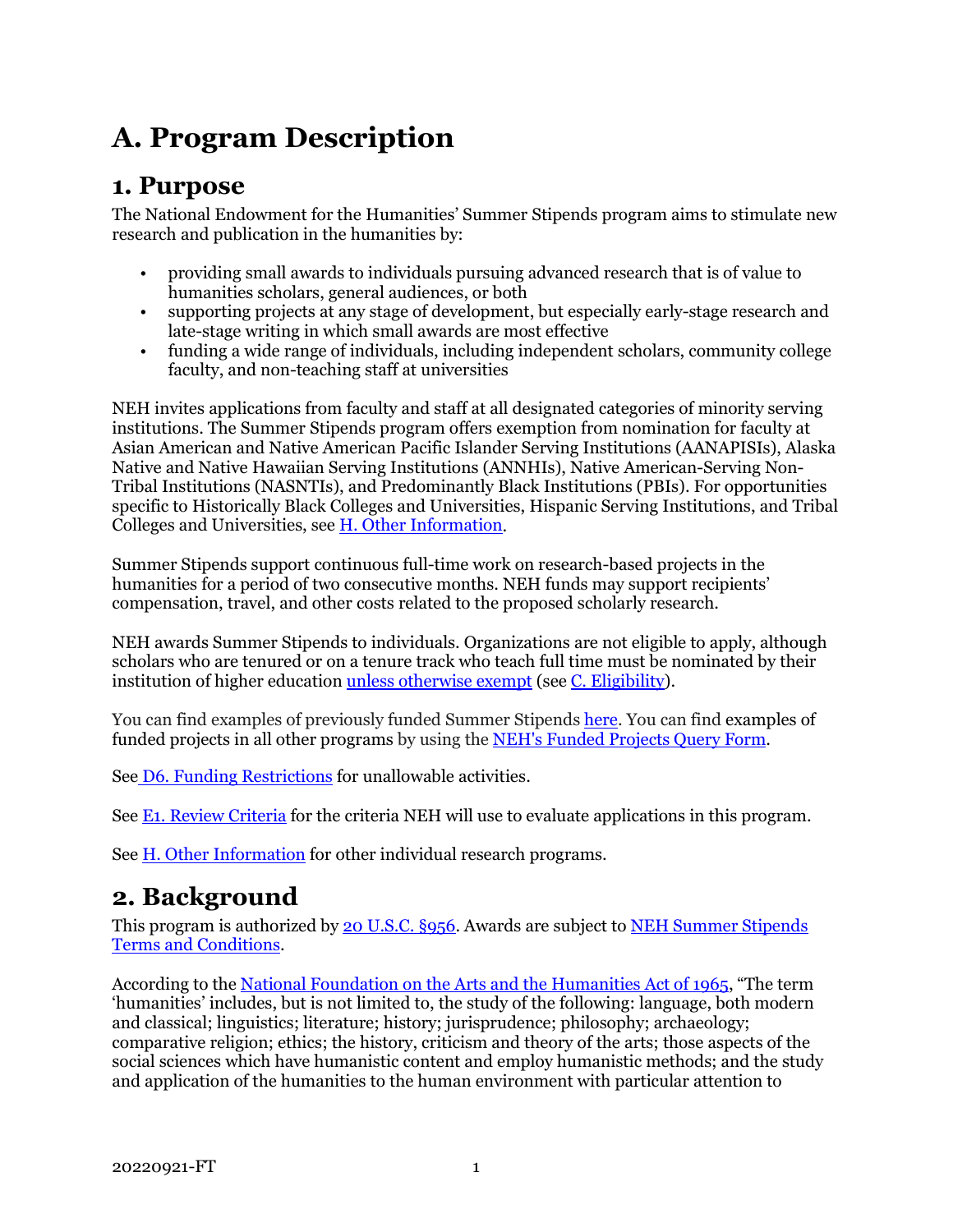reflecting our diverse heritage, traditions, and history and to the relevance of the humanities to the current conditions of national life."

#### [Learn more about NEH.](https://www.neh.gov/about)

### **NEH Areas of Interest**

NEH seeks to support projects that respond to the following initiative. NEH will give all applications equal consideration in accordance with the program's [review criteria.](#page-20-1)

#### **A More Perfect Union: Exploring America's Story and Commemorating its 250th Anniversary**

The task of building a more perfect Union, rooted in the ideal of human equality, falls to every generation of Americans, ours no less than our predecessors'. The basic goals of life, liberty, and the pursuit of happiness endure over time, even as the challenges change: from founding a nation out of colonies; to dismantling the institution of slavery; to prevailing through times of economic depression and war; to advancing civil rights for all; to strengthening our democratic institutions; to building a more inclusive and sustainable society.

NEH's [A More Perfect Union](https://www.neh.gov/250) initiative encourages projects that explore, reflect on, and tell the stories of our quest for a more just, inclusive, and sustainable society throughout our history. NEH especially welcomes projects that bring the perspective of the humanities to questions of racial justice, gender equality, the evolution of the American landscape, as well as America's place in the world. The agency strongly encourages projects that strengthen Americans' knowledge of our principles of constitutional governance and democracy, as well as projects that address the experiences of Native Americans and other under-represented communities. In addition, NEH welcomes projects that develop innovative approaches to sustaining the nation's humanities infrastructure and preserving its historical record.

# <span id="page-4-0"></span>**B. Federal Award Information**

# <span id="page-4-1"></span>**1. Type of Application and Award**

NEH seeks new applications in response to this notice (as opposed to supplements or renewals). Previously rejected applications may be revised and resubmitted.

NEH will provide funding in the form of grants.

## **2. Summary of Funding**

<span id="page-4-2"></span>NEH expects to have approximately \$600,000 available annually to fund approximately 100 recipients per deadline.

Summer Stipends provide \$6,000 for two consecutive months of research and writing. You must work full-time on your project and may hold other non-NEH sources of support (for example, sabbaticals and supplementary funding) or grants for the same project during your period of performance.

If you apply for the September 21, 2022, deadline, you may begin your period of performance as early as May 1, 2023, and as late as September 1, 2024.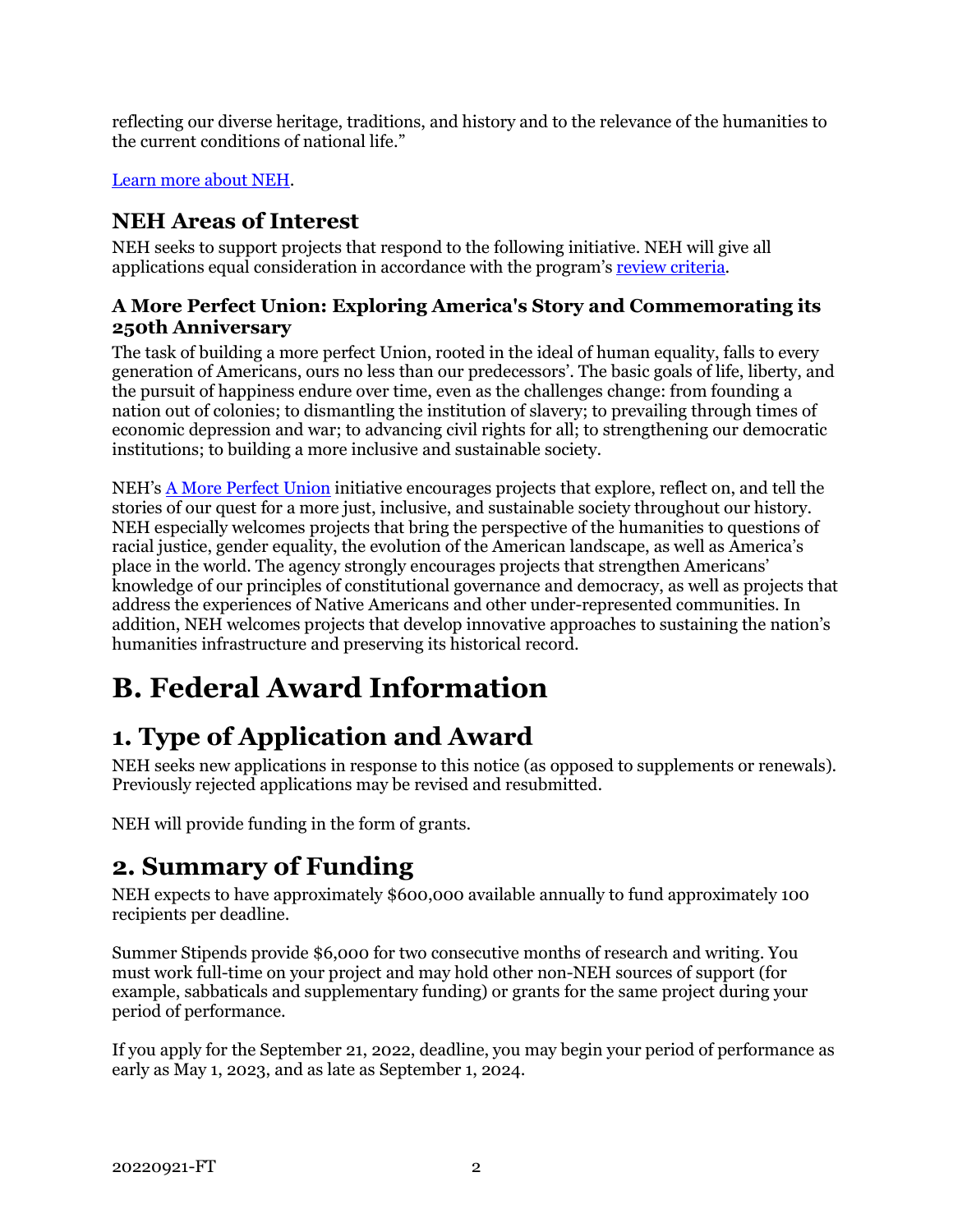If you apply for the September 20, 2023, deadline, you may begin their periods of performance as early as May 1, 2024, and as late as September 1, 2025.

Summer Stipends normally support work carried out during the summer months, but you may arrange for a period of performance at other times of the year. If you have questions, contact the Summer Stipends staff at [stipends@neh.gov.](mailto:stipends@neh.gov)

NEH will not determine the amount available until Congress enacts the final FY 2023 and 2024 budgets. This notice is subject to the availability of appropriated funds, and is a contingency action taken to ensure that, should funds become available for this purpose, NEH can process applications and award funds in a timely manner.

# <span id="page-5-0"></span>**C. Eligibility Information**

# <span id="page-5-1"></span>**1. Eligible Applicants**

Within the parameters listed below, individual researchers, teachers, and scholars eligible whether they have an institutional affiliation or not. Applicants holding tenured or tenure-track positions at institutions of higher education must be nominated by their institutions unless they are exempt from this requirement. See Faculty nomination and Exemptions to the faculty [nomination requirement.](#page-6-0)

## **Citizenship**

U.S. citizens, whether they reside inside or outside the United States, are eligible. Foreign nationals who have lived in the United States or its jurisdictions for at least the three years prior to the application deadline are also eligible. Foreign nationals who take up permanent residence outside the United States any time between the application deadline and the end of the period of performance will forfeit their eligibility. Leaving the U.S. on a temporary basis is permitted.

## **Currently enrolled students**

While you do not need to have an advanced degree, if you are currently enrolled in a degree granting program then you are ineligible. If you have satisfied all the requirements for a degree and are awaiting its conferral, you are eligible, but you must include a letter from the dean of the conferring school or their department chair attesting to your status as of the application deadline i[n Attachment 6: Degree conferral.](#page-17-1)

### **Dissertation revisions**

You may seek funding for a project based on a completed dissertation. You must state in your narrative that the proposal is to revise a dissertation and explain how the new project moves beyond the original.

## **Faculty nomination**

If you are tenured or on a tenure track and teach full time at an institution of higher education that is no[t exempt from nomination,](#page-6-0) your institution must nominate you to apply for a Summer Stipend. Institutions of higher education in the United States and its jurisdictions may each nominate two faculty members per deadline. Any faculty member is eligible for nomination.

Each institution must designate a single nominating official, usually an academic vice president or dean. Nominating officials must announce the selection procedures to all prospective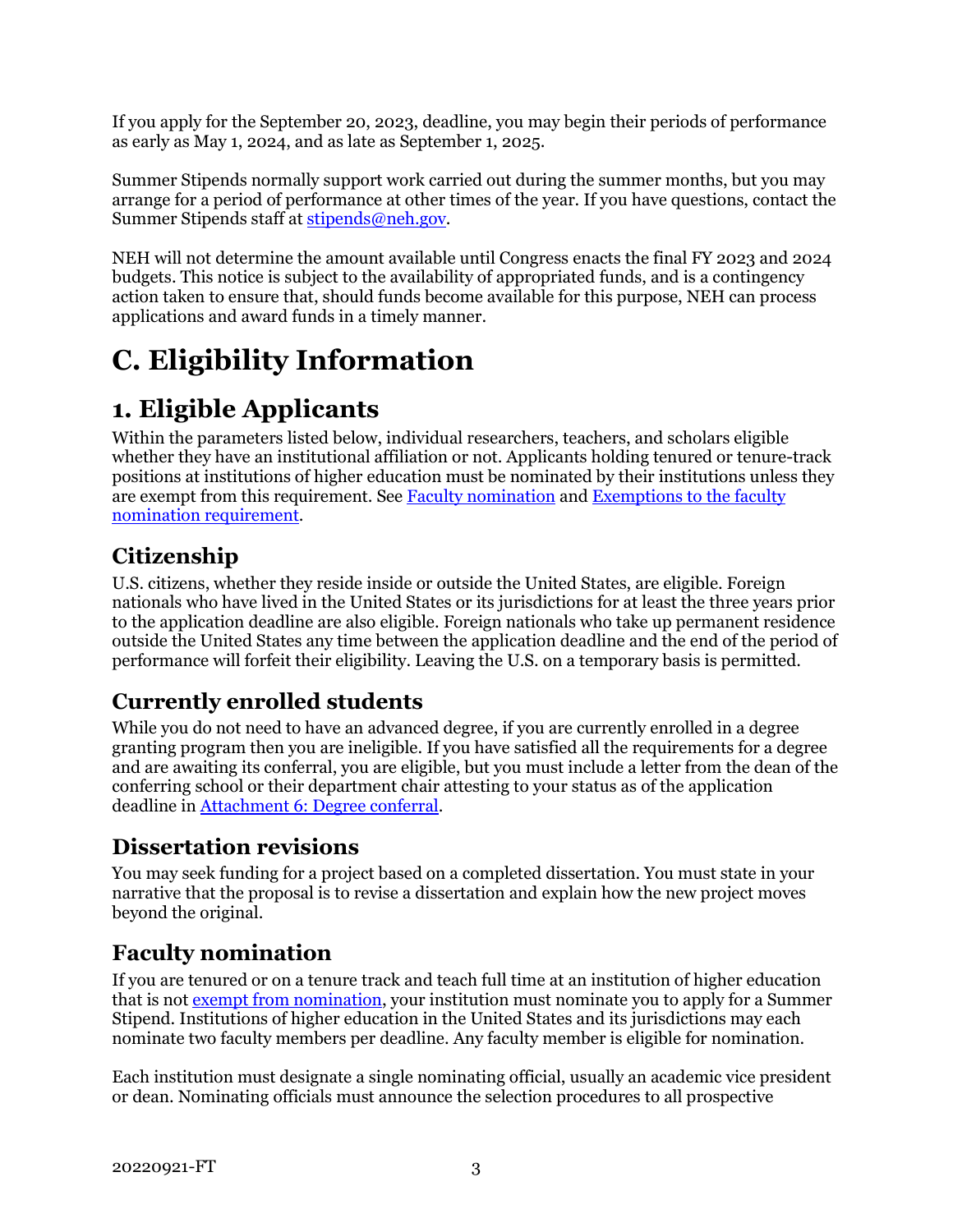applicants and conduct fair and open competitions to select their institutions' nominees. NEH is not responsible for the nomination procedures established by any institution of higher education.

Familiarize yourself with your institution's nomination procedures before applying. Nominees must include the name and email address of the nominating official for their institutions on the [NEH Supplemental Information for Individuals Form.](#page-11-0)

NEH will email your nominating official seven to ten days after the application deadline, confirming your status as one of your institution's nominees. Your nominating official must confirm your status online no later than October 14, 2022 (for applications submitted for the September 21, 2022, deadline) or October 13, 2023 (for applications submitted for the September 20, 2023, deadline).

NEH will declare you ineligible if your nominating official does not confirm your status or you do not meet one of the exempt categories.

### <span id="page-6-0"></span>**Exceptions to the faculty nomination requirement**

You may apply without a nomination if you are:

- an independent scholar not affiliated with an institution of higher education
- a U.S. citizen teaching at a foreign institution
- non-tenure-track faculty at an institution of higher education
- a staff member, but not faculty, at an institution of higher education (you may not teach during the academic year preceding the award)
- community college faculty
- emeritus faculty
- a faculty member at an institution of higher education that is one of these federally recognized minority-serving institutions:
	- Asian American and Native American Pacific Islander-Serving Institutions (AANAPISIs)
	- Alaska Native and Native Hawaiian-Serving Institutions (ANNHs)
	- Native American-Serving Non-Tribal Institutions (NASNTIs)<br>• Predominantly Black Institutions (PBIs)
	- Predominantly Black Institutions (PBIs)

Institutions must apply annually to the U.S. Department of Education for federally recognized minority-serving eligibility designations. Institutional designations can change from year to year; if you will claim exemption on the basis of being employed by a minority serving institution, check with your institution to confirm eligibility at the time of application. You may also verify the status of their institution by visiting th[e U.S. Department of Education](https://www2.ed.gov/about/offices/list/ope/idues/eligibility.html) website. Scroll down to the middle of the page and click on the most recent version of the Eligibility Matrix, a read-only Excel worksheet that lists data for postsecondary institutions. Locate your institution's name in column A ("Institution Name") then scroll across the row to look at the column corresponding to the appropriate type (for example, to verify status as an AANAPISI, consult column I). If the column has a number 5 or 6, your institution qualifies you for an exemption.

If you're unable to verify your institution's current status by consulting with your university administration or by consulting the most recent Eligibility Matrix, you may establish your institution's status with a letter or other document from the U.S. Department of Education,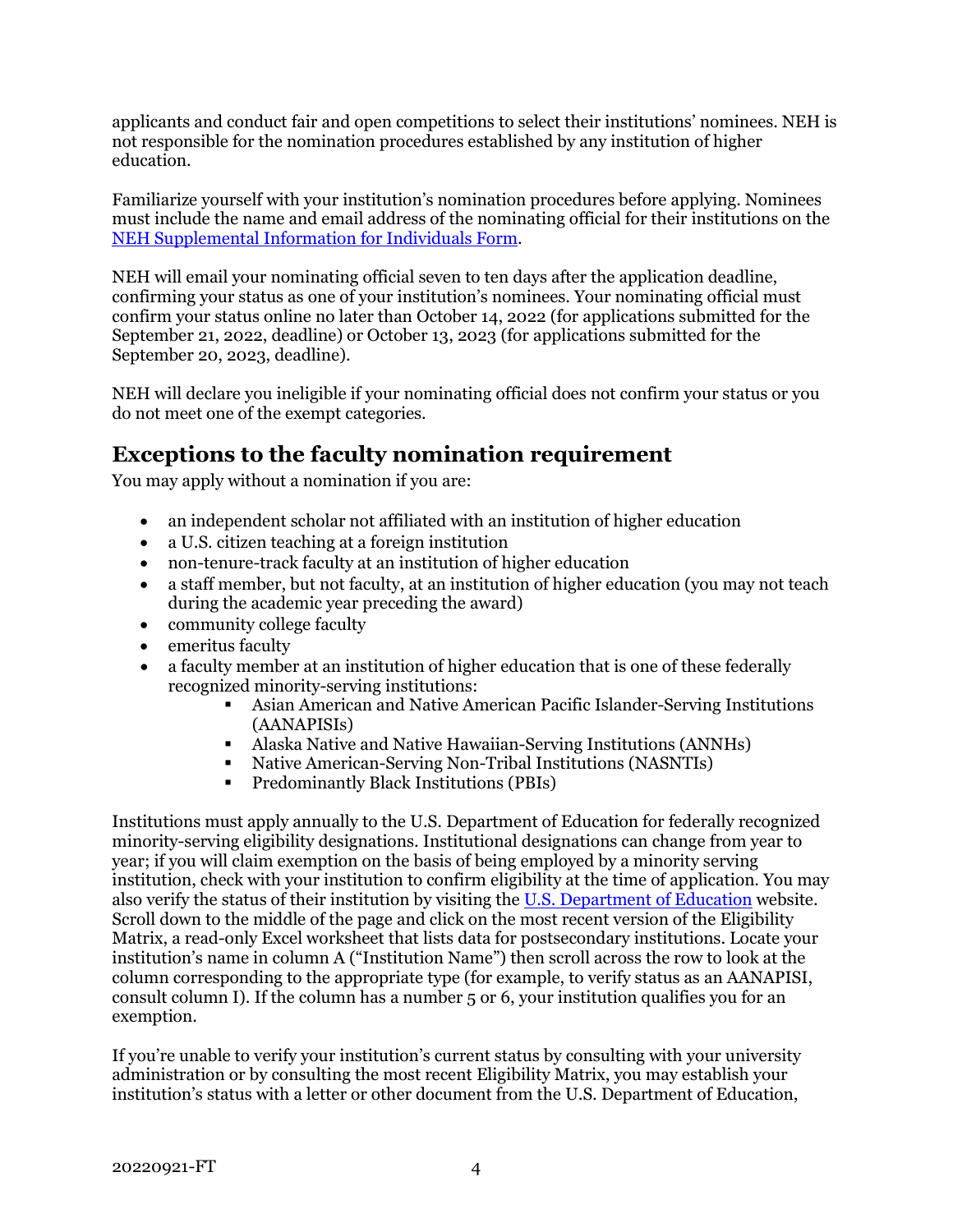certifying Title III and Title V eligibility. If you are applying for the September 21, 2022, deadline, the letter must be dated 2021 or 2022. If you are applying for the September 20, 2023, deadline, the letter must be dated 2022 or 2023.

In addition to submitting documentation of Title III and Title V eligibility, your institution must also meet the U.S. Department of Education's enrollment-based definitions. You may determine your institution's eligibility by consulting enrollment data for your institution at the National Center for Education Statistics College Navigator. (Search for your institution, then click on "Enrollment.")

<span id="page-7-0"></span>Include this documentation in [Attachment 7: Verification](#page-17-1) of exemption.

## **2. Cost Sharing**

<span id="page-7-1"></span>Cost sharing is not required in this program.

## **3. Other Eligibility Information**

If you have previously received a Summer Stipend, you may apply to support a new project or a new stage of a previously supported project. NEH will assess your application using the same [criteria](#page-20-1) as others in the current competition. However, for previously supported projects, NEH will ask reviewers to consider the accomplishments from the prior award and determine if the project warrants additional support.

You may compete concurrently in the following NEH programs (though you may hold an award from only one of these programs at a time):

- [Public Scholars](https://www.neh.gov/grants/research/public-scholar-program)
- Awards for [Faculty at Hispanic-Serving Institutions,](https://www.neh.gov/grants/research/awards-faculty-hispanic-serving-institutions) [Historically Black Colleges and](https://www.neh.gov/grants/research/awards-faculty-historically-black-colleges-and-universities)  [Universities,](https://www.neh.gov/grants/research/awards-faculty-historically-black-colleges-and-universities) and [Tribal Colleges and Universities](https://www.neh.gov/grants/research/awards-faculty-tribal-colleges-and-universities)
- [Fellowships](https://www.neh.gov/grants/research/fellowships)
- [NEH-Mellon Fellowships for Digital Publication](https://www.neh.gov/grants/research/neh-mellon-fellowships-digital-publication)
- [Dynamic Language Infrastructure Documenting Endangered Languages Fellowships](https://nehemail.sharepoint.com/teams/nofo/Shared%20Documents/NOFOs/Research/Summer%20Stipends/2022%20Program%20Resource%20Page%20Updates.docx)
- [Fellowships for Advanced Social Science Research on Japan](https://www.neh.gov/grants/research/fellowships-advanced-social-science-research-japan)
- NEH-funded fellowships at independent research institutions

If you have applied to Summer Stipends and a fellowship program in the same fiscal year, acceptance of an award in one program will prompt NEH to automatically withdraw your application from the second program.

Each competition has distinct application requirements. Follow the instructions in the relevant Notice of Funding Opportunity.

### **Concurrent grants from other organizations**

You may simultaneously hold fellowships or grants from institutions other than NEH—including sabbaticals and grants from your own institution—in support of the same project during their period of performance.

### **Organizations**

Organizations are not eligible to apply on behalf of scholars and NEH will not transfer awards to the applicant's institution. If you elect to have the stipend paid through your institution, the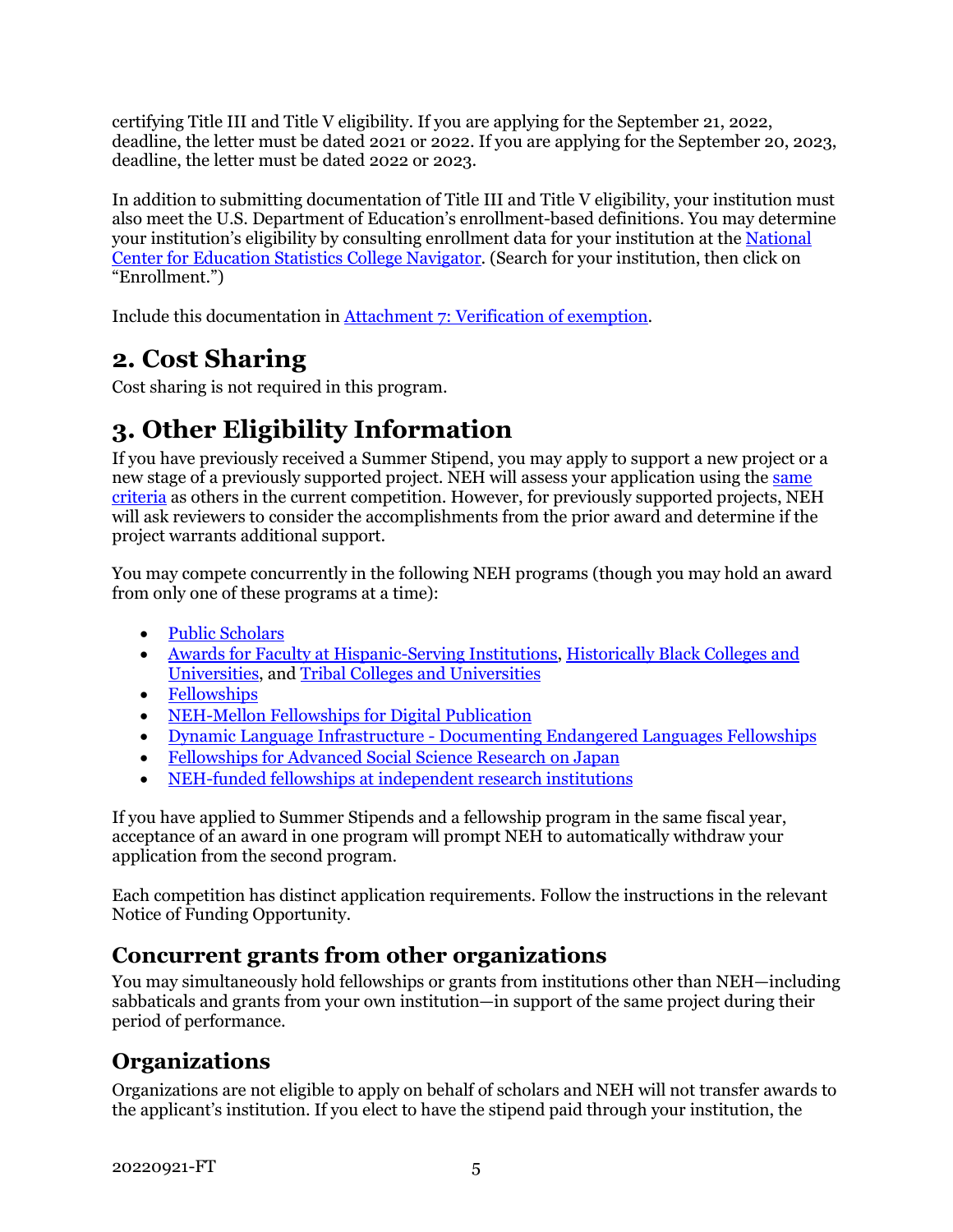institution must remit all NEH funds to you and not take an institutional allowance or claim indirect costs.

### **Collaborative projects**

The Summer Stipends program is designed primarily for individual researchers; awards may not be divided. If you are seeking funding for more than one scholar in a collaborative project, each individual must:

- submit a separate application specifying their individual contribution (Peer reviewers will evaluate each application on its own merits.)
- independently meet the eligibility requirements
- clearly explain how the work will be divided and the extent to which each collaborator's contribution depends on that of the other(s)

Applicants who are seeking funding only for themselves but who are working as part of a collaborative team are also eligible. Collaborating scholars affiliated with or sponsored by an eligible institution may wish to apply to the [Collaborative Research](https://www.neh.gov/grants/research/collaborative-research-grants) program.

### **Other restrictions**

- You may not have multiple applications considered under this notice.
- If you submit your application more than once prior to the application deadline (including submitting to the wrong funding opportunity number or making corrections/updates), NEH will accept your last validated submission, under the correct funding opportunity number, prior to the Grants.gov application deadline as the final and only acceptable application.
- You may not hold two or more NEH individual awards with overlapping periods of performance (for example, a Fellowship and a Summer Stipend). NEH will not delay the period of performance beyond the stated timelines of this NOFO to accommodate overlapping individual awards.
- You may not accept or hold two NEH individual awards in the same fiscal year.
- You may not work on a project supported by an NEH institutional award as either a project director or participant during the period of performance of an NEH individual award that is held full time.

NEH does not make awards to other federal entities. If your project is so closely intertwined with a federal entity that the project takes on characteristics of the federal entity's own authorized activities, it is ineligible. You may use funds from, or sites and materials controlled by, other federal entities in your project.

#### **Except for the rare cases covered by its [late submission policy,](https://www.neh.gov/grants/policy-on-late-submissions) NEH must receive your application by the deadline.**

#### **NEH will not consider incomplete, nonresponsive, or ineligible applications for funding.**

**NEH will not review applications that exceed page limits or violate formatting instructions.** See the [Application Components Table.](#page-9-2)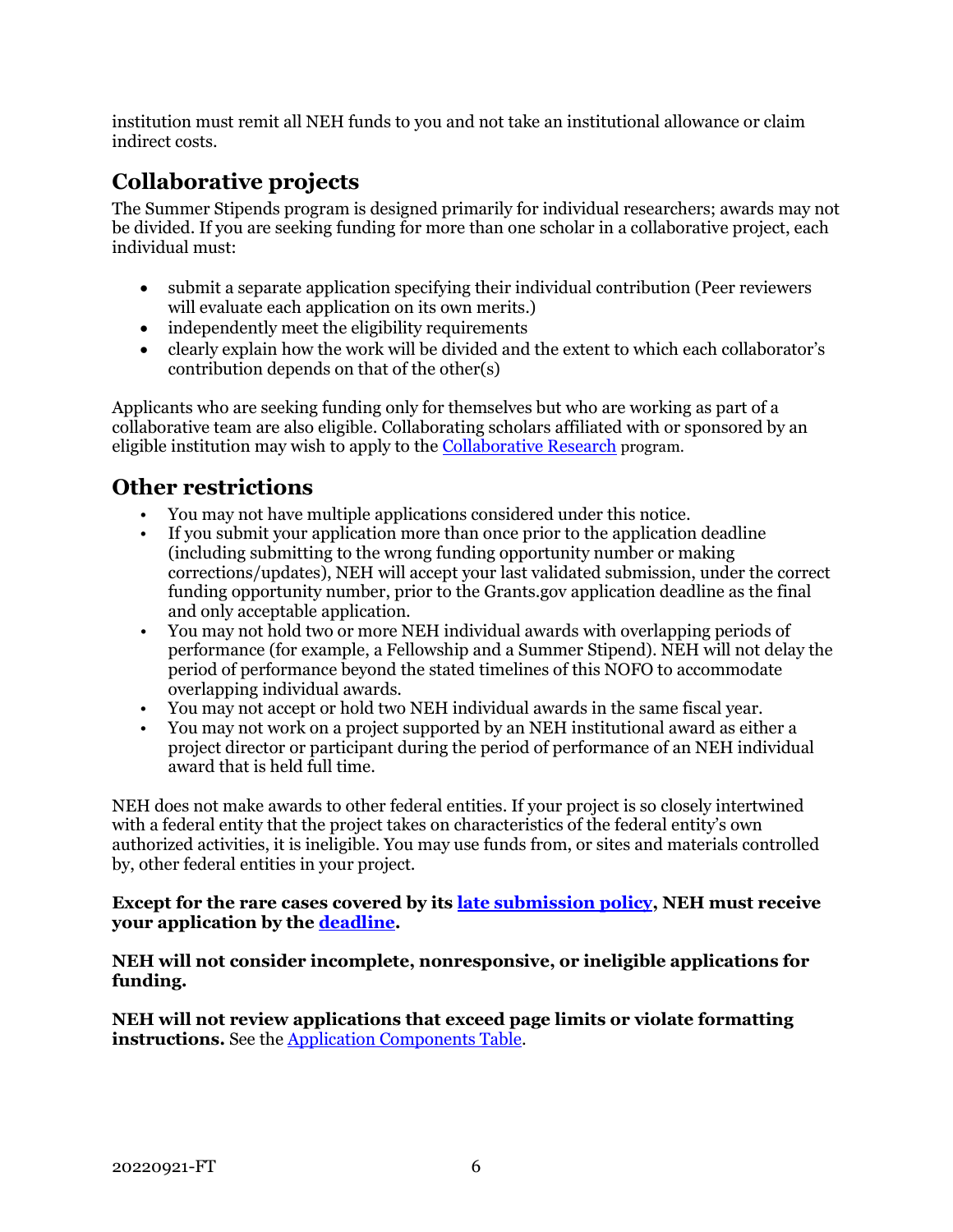# <span id="page-9-0"></span>**D. Application and Submission Information**

## <span id="page-9-1"></span>**1. Application Package**

You must apply electronically using Grants.gov Workspace or a Grants.gov system-to-system solution. A multistep registration process is required to submit your application. See [D3.](#page-17-0)  [Grants.gov Registration Process.](#page-17-0)

This funding opportunity is available in Grants.gov under number 20220921-FT. There is also a link on th[e program resource page.](https://www.neh.gov/grants/research/fellowships)

Once you have located the funding opportunity in Grants.gov, the application package can be found under the "Package" tab. It includes a series of required application forms. You will upload additional application components into the [Attachments Form.](#page-12-0)

Contact [stipends@neh.gov](mailto:stipends@neh.gov) to request a paper copy of this notice.

If you are deaf or hard of hearing you can contact NEH via Federal Relay at 800-877-8399.

## <span id="page-9-2"></span>**2. Content and Form of Application Submission**

Your application will include a series of forms included in Grants.gov Workspace and other components that you will prepare and upload to the [Attachments Form.](#page-12-0) The Application Components Table below will help you prepare a complete application. A budget is not required in this program.

You must submit all required and relevant conditionally required components. **NEH will not review applications missing any required documents or relevant conditionally required documents.**

Take note of the page limits and formatting instructions in this notice. **NEH will not review applications that exceed mandatory page limits or violate formatting instructions.**

#### **Do not include attachments other than those required or conditionally required in this notice. If you do, NEH will reject your application.**

Unless otherwise stipulated in specific instructions, attachments must conform to the following formatting requirements:

- pages no larger than standard letter size  $(8 \frac{1}{2}$ " x 11")
- at least one-inch margins on all sides for all pages
- a font size no smaller than 11-point
- single-spacing
- recommended fonts: Arial, Georgia, Helvetica, or Times New Roman
- any standard citation style is acceptable; citations are included in page counts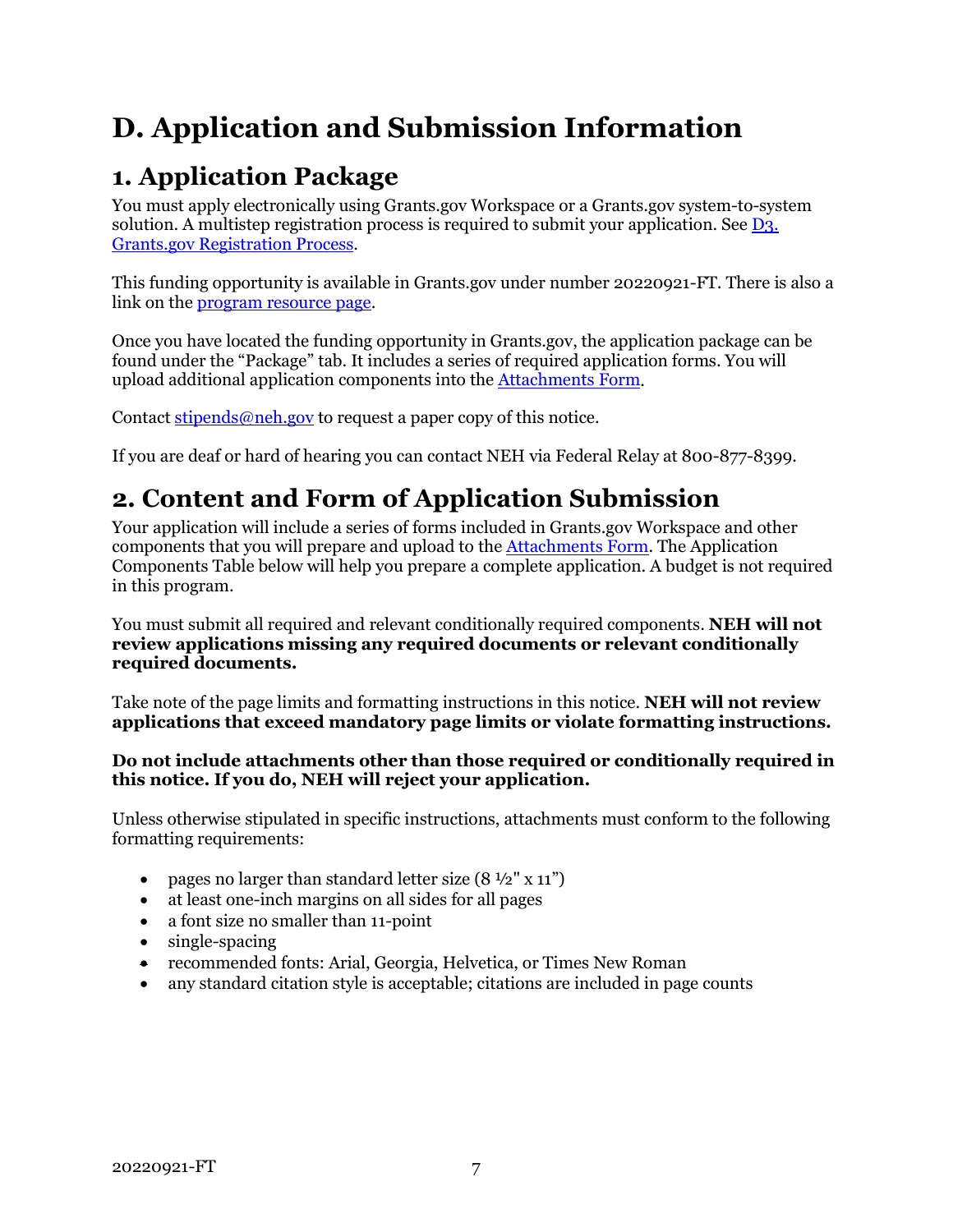| Grants.gov                   | <b>Naming</b>       | <b>Page limits</b> | <b>Notes</b>           |
|------------------------------|---------------------|--------------------|------------------------|
| form/Attachment              | convention          |                    |                        |
| SF-424 Application for       |                     |                    | Required               |
| Federal Assistance -         |                     |                    |                        |
| <b>Individual</b>            |                     |                    |                        |
| <b>NEH Supplemental</b>      |                     |                    | Required               |
| <b>Information</b> for       |                     |                    |                        |
| <b>Individuals Form</b>      |                     |                    |                        |
| Project/Performance          |                     |                    | Required               |
| <b>Site(s) Location Form</b> |                     |                    |                        |
| <b>Attachments Form</b>      |                     |                    | Required               |
| 1: Narrative                 | narrative.pdf       | 3 (mandatory)      | Required               |
| 2: Work plan                 | workplan.pdf        | 1 (mandatory)      | Required               |
| 3: Bibliography              | bibliography.pdf    | $1$ (mandatory)    | Required               |
| 4: Resume                    | resume.pdf          | 2 (mandatory)      | Required               |
| 5: Appendices                | appendices.pdf      | 2 (mandatory)      | Optional               |
| 6: Degree conferral          | degreeconferral.pdf |                    | Conditionally required |
| 7. Verification of           | verification.pdf    |                    | Conditionally required |
| exemption                    |                     |                    |                        |
| 8: Explanation of            | delinquentdebt.pdf  |                    | Conditionally required |
| federal debt                 |                     |                    |                        |

### **Application Component Table**

#### <span id="page-10-0"></span>**SF-424 Application for Federal Assistance – Individual**

This form requests basic information about the applicant and the proposed project. Items **1**, **2**, and **4** will be automatically filled in; leave item **3** blank.

#### **5a-d. Applicant Information**

Provide your name, telephone number, email address, and mailing address. You must include an email address in the "Email" field, even though it is not highlighted as a required field. NEH will use this address to notify you of the outcome of your application.

Provide your mailing address. Note: Your ZIP code must include the four-digit extension preceded by a hyphen. If you do not know your four-digit extension, use "-0000" (four zeros). Indicate your citizenship status with an "X."

Provide your <u>congressional district</u>. For example, if your institution is located in the  $5<sup>th</sup>$ congressional district of Alabama, enter "AL-005." If your institution does not have a congressional district (for example, it is in a state or U.S. jurisdiction that does not have districts, or is in a foreign country), enter "00-000".

#### **6. Project Information**

a. Project Title: Provide the title of your project. It should be brief (no more than 125 characters, including spaces). Successful applications typically have titles that are descriptive of the project and easily understood by the general public. Avoid using a title that requires clarification by the subtitle. When possible, include places and dates indicating a project's scope. NEH reserves the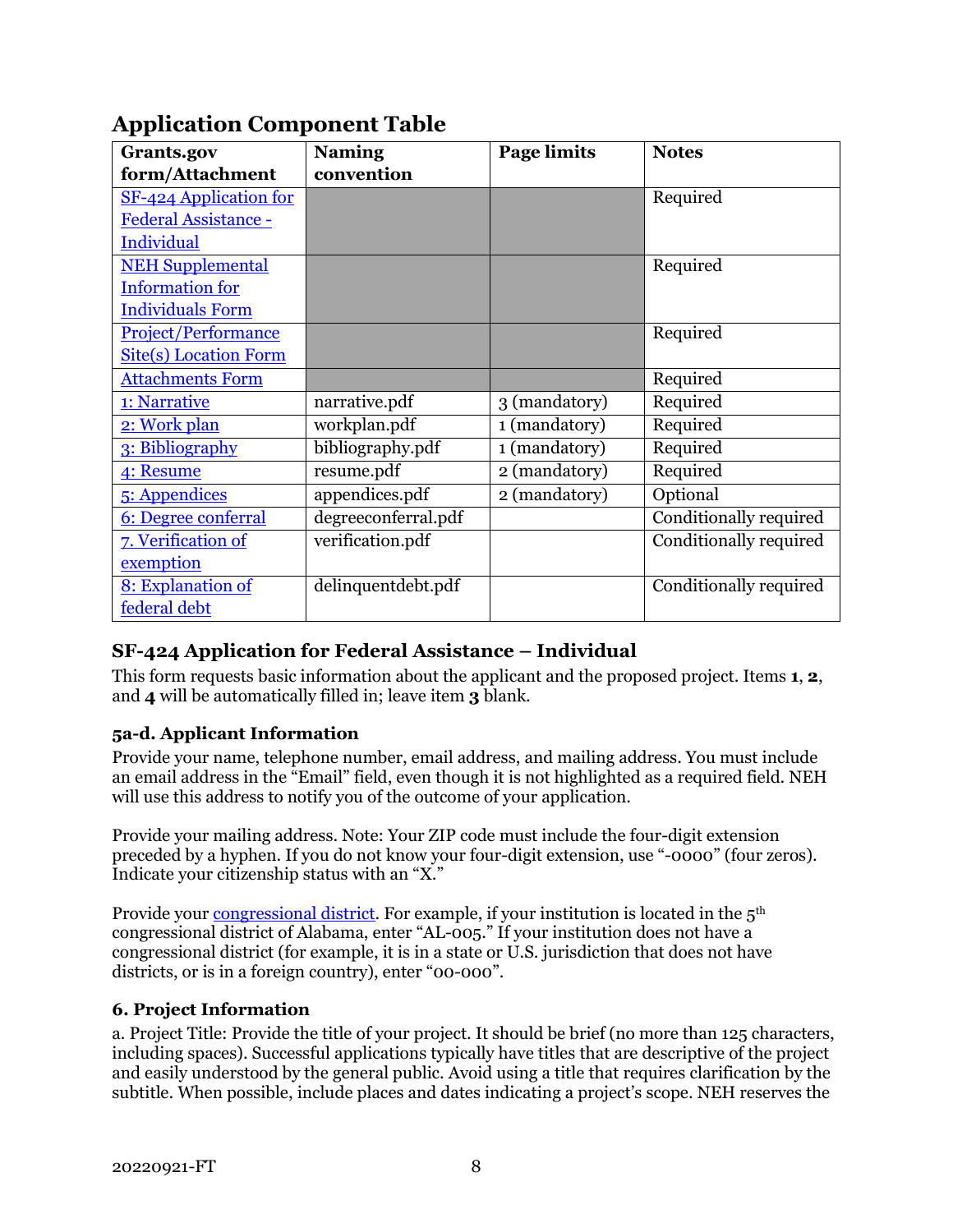right to retitle funded projects for clarity when announcing its funding decisions and in its own reports and communications, but you may use your preferred title for any award products.

b. Project Description: Provide a brief description of your project. It should be written for a nonspecialist audience and clearly state the importance of the proposed work and its relation to larger issues in the humanities. This description will appear on your application cover sheet and will serve as a project abstract during the review process. Do not exceed one thousand characters, including spaces. If you exceed one thousand characters, including spaces, Grants.gov may reject your application or cut off your project description at the thousandcharacter limit.

c. Proposed Project: List the start and end dates for your project. Your period of performance must be two months long, and it must be full time and continuous. See [B2. Summary of](#page-4-2)  [Funding.](#page-4-2)

#### **7. Signature**

By clicking on the "I Agree" box, you certify the following:

1) You are not presently debarred, suspended, proposed for debarment, declared ineligible, or voluntarily excluded from participation in covered transactions by any federal department or agency, and have not—within the three years preceding the submission of this application been convicted of or had a civil judgment rendered against you for commission of fraud or a criminal offense in connection with a public (federal, state, or local) transaction or a contract under a public transaction; for violation of federal or state antitrust statutes; for commission of embezzlement, theft, forgery, bribery, falsification or destruction of records, making false statements, or receiving stolen property; had any public transactions terminated for cause or default; and are not presently indicted for or otherwise criminally or civilly charged by a governmental entity with any of the preceding offenses. See [2 CFR 180](https://www.ecfr.gov/current/title-2/subtitle-A/chapter-I/part-180?toc=1) and [3369.](https://www.ecfr.gov/cgi-bin/text-idx?SID=902a748402bef7d8543f27adaf553773&mc=true&node=pt2.1.3369&rgn=div5)

2) You are not delinquent in the repayment of any federal debt or you are providing explanatory information about any delinquency. Examples of relevant debt include student loans, delinquent taxes, delinquent child support payments, and delinquent payroll taxes for household or other employees. See [OMB Circular A-129.](https://www.whitehouse.gov/sites/whitehouse.gov/files/omb/circulars/A129/a-129.pdf)

3) You will comply with the [NEH Summer Stipends](https://www.neh.gov/grants/manage/neh-summer-stipends-terms-and-conditions) Terms and Conditions.

Click on the "Save" button at the top of the form to save your work and return to the main menu.

#### <span id="page-11-0"></span>**NEH Supplemental Information for Individuals Form**

This form provides additional professional information about you, your institution (if affiliated), and your references.

#### **Field of Project**

Using the drop-down menu, indicate the field(s) of your project. You may select one, two, or three fields. If you select more than one, list the primary field first. Program staff will take this information into account when assigning your application to a review panel.

#### **Project Director Field of Study**

Using the drop-down menu, choose the field of study that best describes your area of expertise.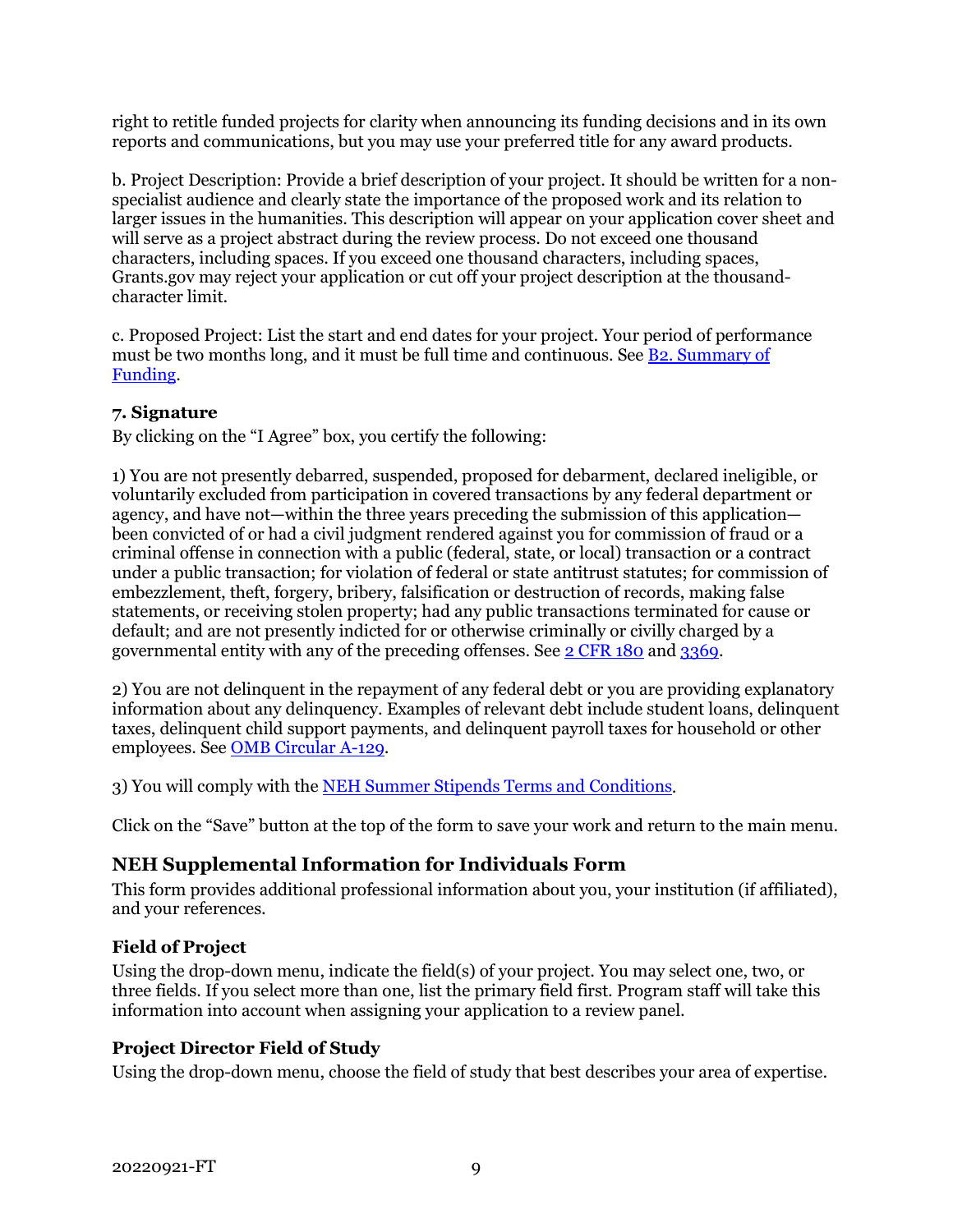#### **Address Information**

Indicate whether the address that you have given on the [Application for Federal Assistance](#page-10-0) SF [424 – Individual](#page-10-0) form is your home or work address.

#### **Institutional Affiliation**

If you are not affiliated with an institution of higher education, click "No" and continue to the Status section. If you are affiliated with an institution of higher education, complete the information for that institution. If you have an institutional affiliation, you must include their institution's Unique Entity Identifier (UEI), omitting hyphens. You can request this number from your institution's sponsored research office. It ensures that NEH identifies your institution correctly in the materials we provide to external reviewers.

#### **Status**

There is no requirement in this program that applicants be professional scholars. Nonetheless, for purposes of processing, indicate your status as a junior scholar or senior scholar. Junior scholars are those who are seven years or fewer beyond the day they received their highest formal degree; senior scholars are those who are more than seven years beyond the day they received their highest degree.

#### **Reference Letters**

Provide the names, email addresses, and affiliations for your two references. Enter only one email address for each. If you provide two email addresses for a reference, NEH will be unable to contact them. Applicants are responsible for providing accurate email addresses. NEH's grants management system will use the addresses exactly as they have been entered on this form.

See [Section D7. Other Submission Requirements](#page-19-2) for instructions and deadlines for the submission of reference letters and confirmation of their receipt by NEH.

#### **Nominating Official**

If applicable, provide the name, title, and contact information of your nominating official. After the deadline, NEH will contact them to confirm your nomination status. Your nominating official must submit confirmation online by October 14, 2022 (for applications submitted for the 2022 deadline) or October 13, 2023 (for applications submitted for the 2023 deadline). In response to this submission, both the nominating official and the applicant will receive a confirmation via email. NEH will declare ineligible all applicants who do not have their nomination status confirmed and who do not fit one of th[e exempt categories.](#page-6-0)

#### <span id="page-12-1"></span>**Project/Performance Site Location(s) Form**

Provide the primary location and any other locations where the project activity will occur during the period of performance. You may include multiple performance sites, such as home or office addresses, archives or library locations, or field research sites. If you need to add more project/performance site locations than the form allows, enter the information in a separate file and add it to the "Additional Locations" section. Instructions for each requested data element may be viewed by positioning your cursor over the blank field. Position your cursor over each field to view instructions.

#### <span id="page-12-0"></span>**Attachments Form**

This form accommodates up to fifteen attachments. **Attachments must be in Portable Document Format (.pdf).** Convert all non-PDF files (i.e., Word, Excel, images, etc.) to PDFs. If an attachment contains multiple documents, merge them into a single file. Be aware that,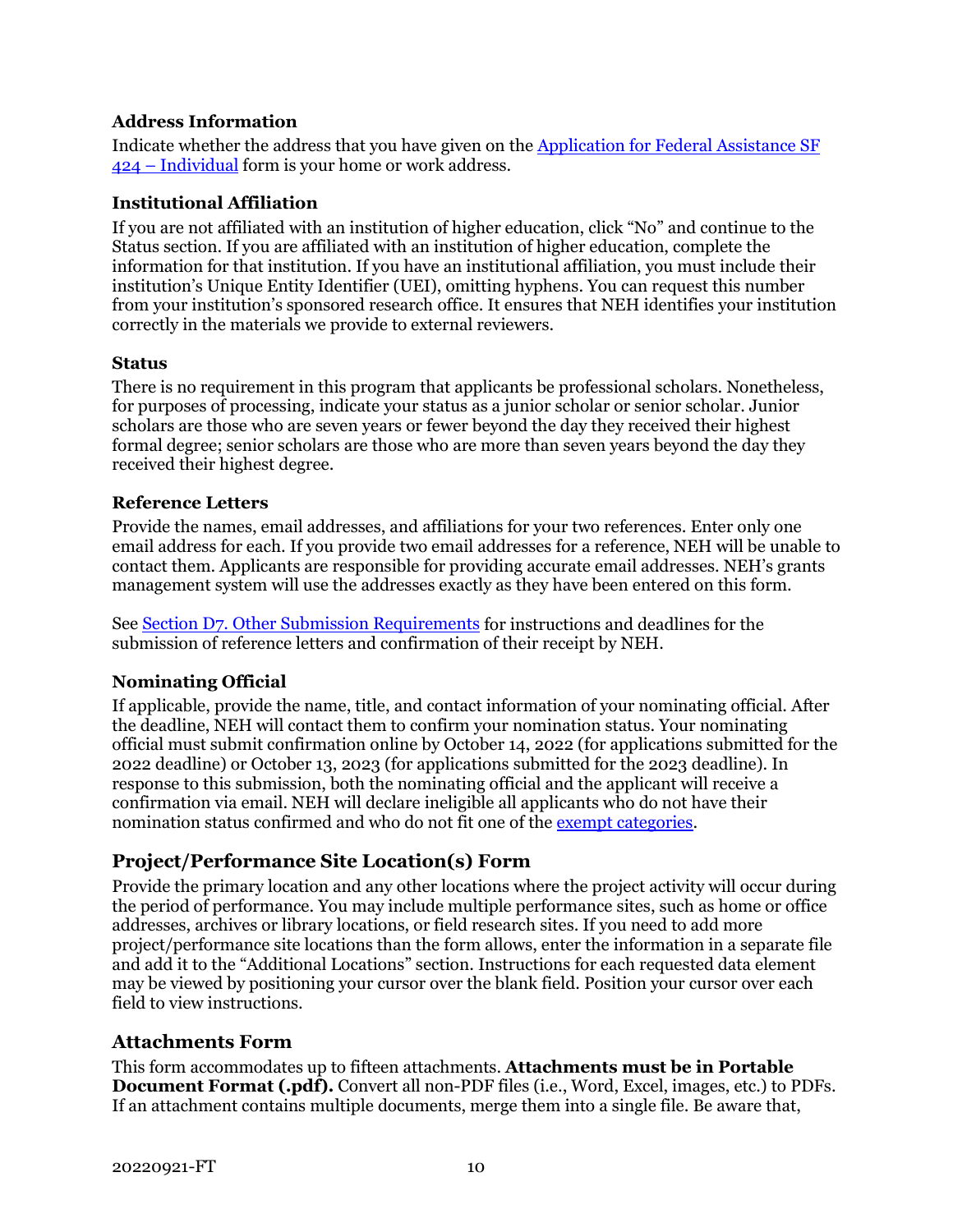occasionally, converting a document to PDF may alter its length. If applicable, you must ensure that all attachments are within the mandatory page limits.

Do not attach portfolios containing multiple PDFs.

NEH cannot accept security-enhanced PDFs (e.g., XFA files, PDFs that include passwordprotection, encryption, digital signatures, etc.). Remove these features ("flatten" these files) before uploading to Grants.gov.

Consult the [Application Components Table](#page-10-0) to name and sequence your attachments so that NEH can easily identify them. Grants.gov may reject your application if file names are more than 50 characters; if you use the same name for multiple files; or if file names include characters other than the following: A-Z, a-z, 0-9, underscore, hyphen, space, period, parentheses, curly braces, square brackets, ampersand, tilde, exclamation point, comma, semicolon, apostrophe, at sign, number sign, dollar sign, percent sign, plus sign, and equal sign.

Grants.gov may accept and validate your application even if you are missing required components or have formatted them incorrectly. You must ensure that you have formatted, attached, and submitted all required components correctly. If you have not, NEH may reject your application as incomplete or nonresponsive.

Learn abou[t Adobe software compatibility with Grants.gov](https://www.grants.gov/web/grants/applicants/adobe-software-compatibility.html) and ensure that you can use your version of Adobe Acrobat Reader to download, complete, and submit your application.

### <span id="page-13-0"></span>**Attachment 1: Narrative (required)**

Compose a comprehensive description of your proposed project. Your narrative should be succinct, well organized, and free of technical terms and jargon so that peer reviewers can understand the proposed project.

**Your narrative must not exceed three single-spaced pages with one-inch margins and a font size no smaller than eleven points**. Images, charts, diagrams, footnotes, and endnotes are allowed, if they fit within the three-page limit.

NEH has aligned each section with a primary corresponding review criterion, but note that the criteria can be relevant in more than one section and that, taken together, the parts of the narrative should form a coherent whole. Refer to [E1. Review Criteria.](#page-20-1)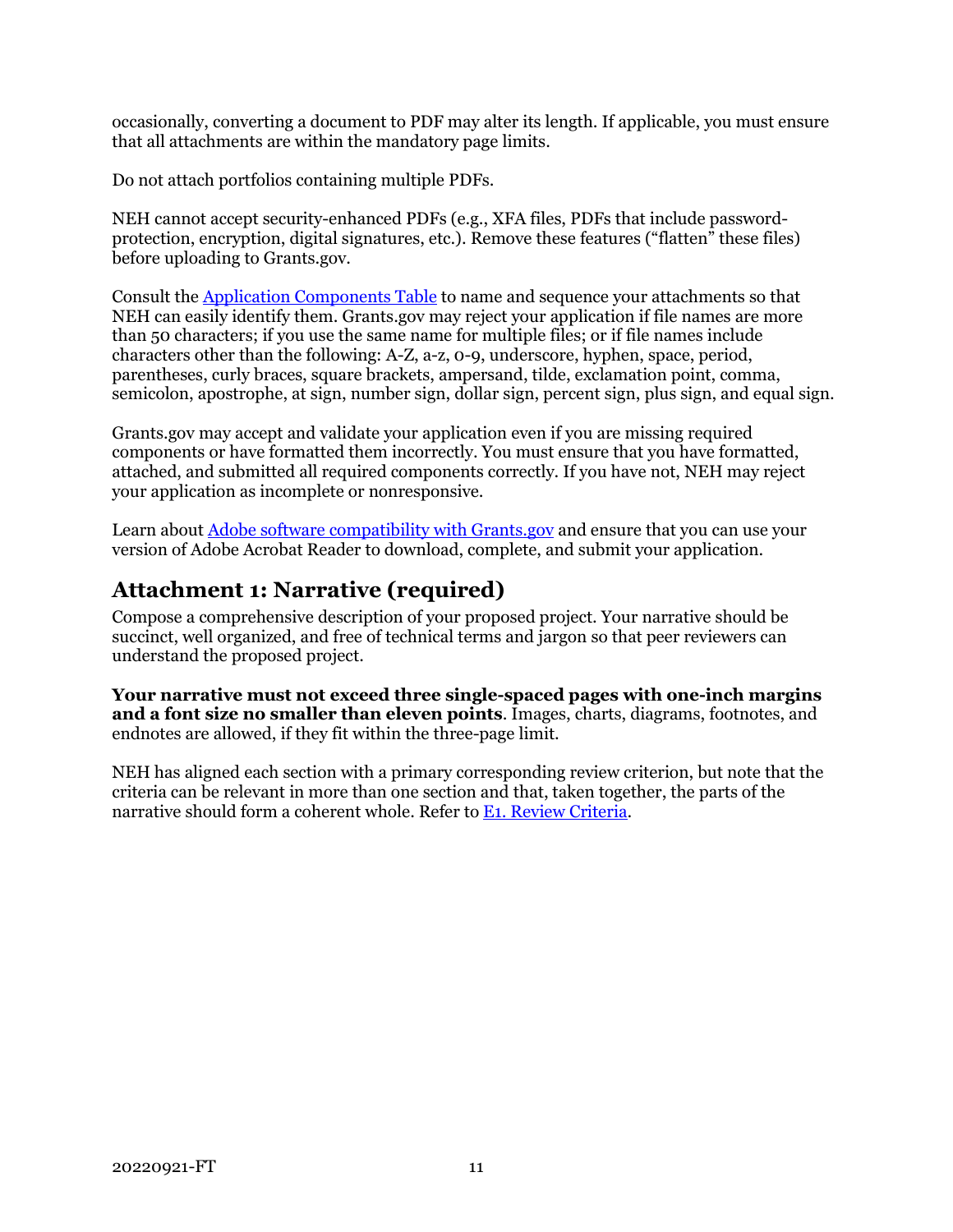#### **Guidance for Narrative, Work plan, Bibliography, Résumé, and Appendices**

To ensure that you fully address the review criteria, this table provides a crosswalk between the application components and the review criteria.

| between the application components and the fevrew chiterial            |                        |  |
|------------------------------------------------------------------------|------------------------|--|
| <b>Narrative Section</b>                                               | <b>Review Criteria</b> |  |
| Significance and contribution                                          | 1, 2                   |  |
|                                                                        |                        |  |
| Organization and methods                                               | $\overline{2}$         |  |
| Competencies, skills, and access                                       | 2, 3, 4                |  |
| Final product and dissemination                                        | 5                      |  |
|                                                                        |                        |  |
| <b>Application Component</b>                                           | <b>Review Criteria</b> |  |
| <b>Work plan</b>                                                       | $\overline{3}$         |  |
|                                                                        |                        |  |
| <b>Bibliography</b>                                                    | $\mathbf 1$            |  |
|                                                                        |                        |  |
| Résumé                                                                 | $\overline{4}$         |  |
| Appendices (only for editions,                                         | $\overline{2}$         |  |
|                                                                        |                        |  |
|                                                                        |                        |  |
| translations, database projects and<br>projects with visual materials) |                        |  |

Use the following section headings, providing the information indicated.

Name the file narrative.pdf.

#### **Significance and contribution (aligns with [review criteria 1 and 2\)](#page-20-1)**

Describe the intellectual significance of your proposed project, including its value to humanities scholars, general audiences, or both. State the project's thesis or claim and provide an overview, explaining the basic ideas, problems, or questions examined by the study. Explain how the project will complement, challenge, or expand relevant studies in the field.

#### **Organization and methods (aligns with [review criterion 2\)](#page-20-1)**

Describe your method(s) and clarify the part or stage of the project that will be supported by the Summer Stipend. For a dissertation revision, state that your project is to revise a dissertation. Explain how you plan to move beyond the original dissertation, and how the new project will benefit from the addition. For book projects, explain how the final project will be organized. If possible, provide a brief chapter outline. For article projects, provide an overview of the article, including details about the argument, sources, and word count. For digital projects, describe the technologies that will be used and developed, and explain how the scholarship will be presented to benefit audiences in the humanities. For edition or translation projects, describe the annotations or other scholarly apparatus that you plan to include. If you are proposing to translate into English a work for which other English translations already exist, provide a rationale for the new translation.

#### <span id="page-14-0"></span>**Competencies, skills, and access (aligns with [review criteria 2, 3, and 4\)](#page-20-1)**

Explain your competence in the area of your project. If the area of inquiry is new to you, explain your reasons for working in it and your qualifications to do so. Specify your level of competence in any language or digital technology needed for the study. Describe where the study will be conducted and what research materials will be used. If relevant, specify the arrangements for access to archives, collections, or institutions that contain the necessary resources. If the project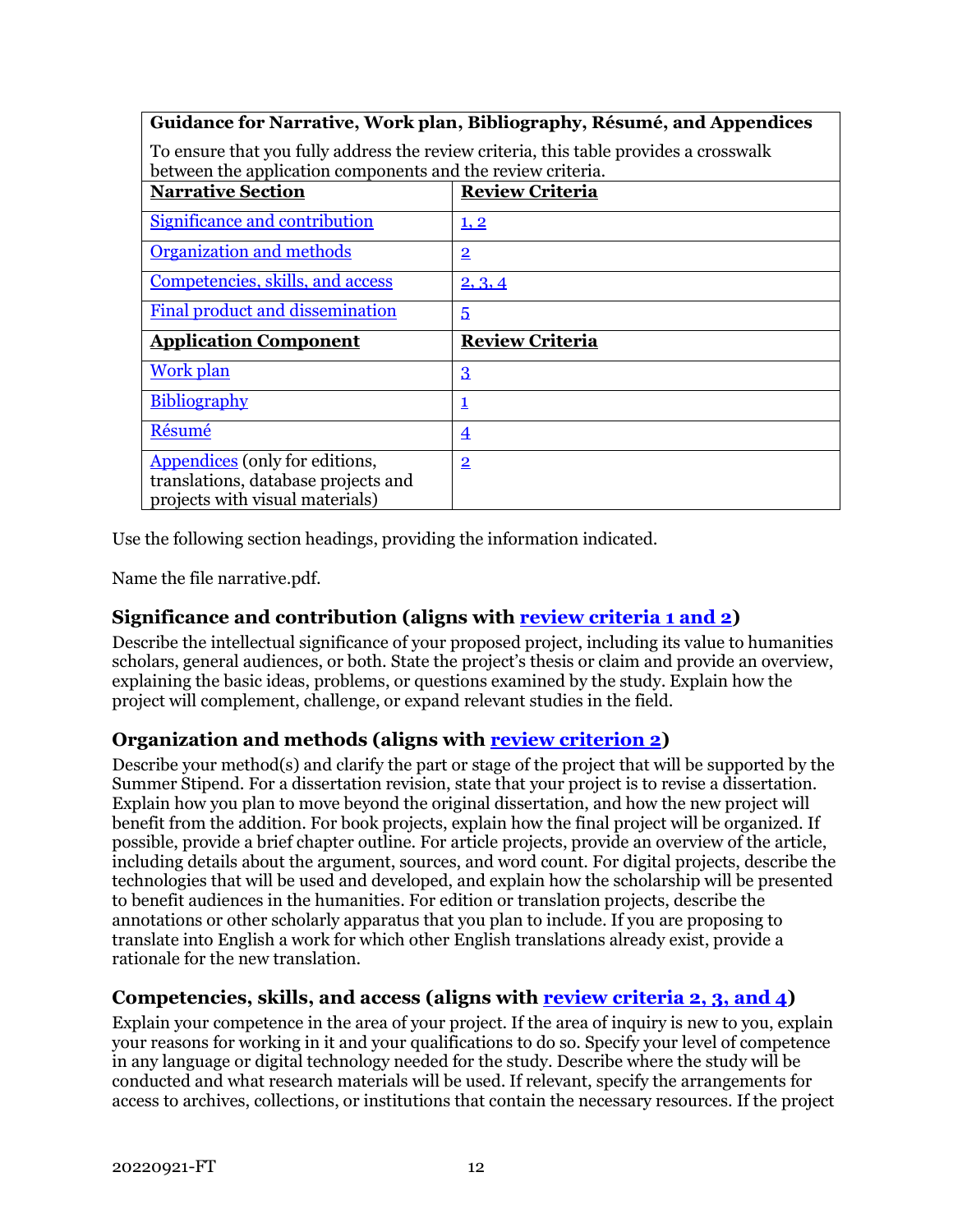involves materials under copyright, indicate your plans for securing the necessary permission to publish.

#### **Final product and dissemination (aligns with [review criterion 5\)](#page-20-1)**

Describe the intended audience and the intended results of the project. If relevant, explain how the results will be disseminated and why these means are appropriate to the subject matter and audience. While a publication contract is not required, describe expressions of interest from publisher(s), if applicable.

If the final product will appear in a language other than English, explain how access and dissemination will be affected.

If you are planning to develop a website or other digital material, explain how the public will access the material. Since NEH expects recipients to provide broad access to all award products, insofar as the conditions of the materials and intellectual property rights allow, explain any plans that would require a paywall or other charge for digital access. If the project has a website, provide the URL.

NEH expects that any materials produced in digital form as a result of its awards will be maintained to ensure their long-term availability. To that end, describe how the project's digital results, if any, will be maintained and supported beyond the period of performance.

### <span id="page-15-0"></span>**Attachment 2: Work plan (required)**

**Your work plan must not exceed one page.** NEH will primarily consider your work plan unde[r review criterion 3.](#page-20-1) Name the file workplan.pdf.

Summarize your work plan, describing the part or stage of the project that will be supported by the Summer Stipend and the activities or steps that you will use during the period of performance to carry it out. Use a timeline that includes each activity. Your work plan must be based on a full-time commitment to the project for two consecutive months; part-time work is not allowed. If you do not anticipate finishing the entire project during the period of performance, discuss your plan for doing so.

NEH understands that your work plan may change as your project develops, but it should not depend heavily on factors beyond your control, such as the receipt of outside reviewers' reports from a publisher. If you plan to submit a manuscript for publication before the end of the period of performance, explain what additional work will be required and why it merits support.

If you and another researcher are seeking funds for the same project, identify them and state if they have received or submitted a proposal for NEH support. Clearly explain how the work will be divided and the extent to which each collaborator's contribution depends on that of the other.

## <span id="page-15-1"></span>**Attachment 3: Bibliography (required)**

Your bibliography should consist of primary and secondary sources that relate directly to the project. Include works that pertain to both the project's substance and its theoretical or methodological approaches to give a well-rounded representation of your project. Evaluators will use the bibliography to assess your knowledge of the subject area. NEH will primarily consider your bibliography under [review criterion 1.](#page-20-1)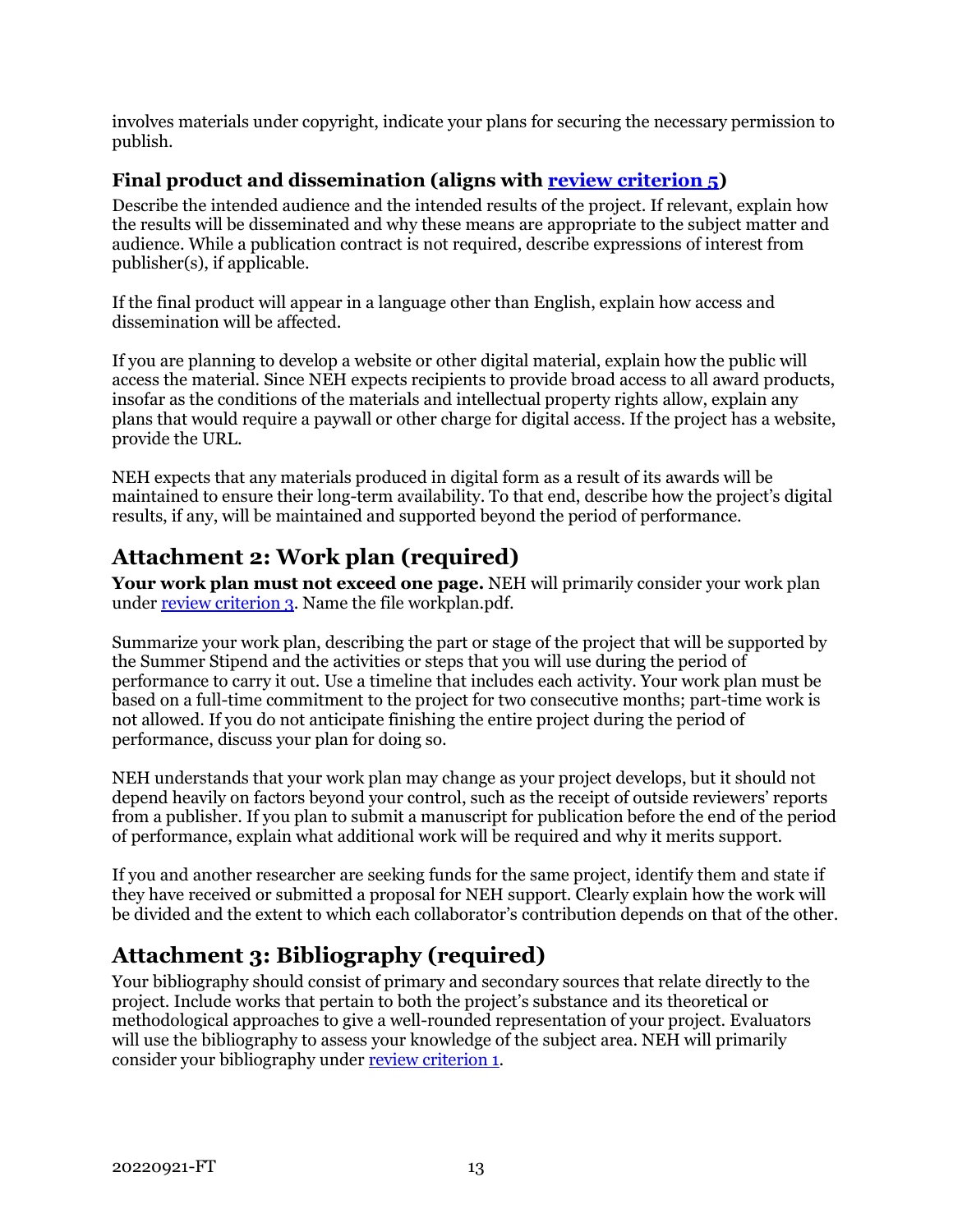**Your bibliography must not exceed a single page**. Any standard bibliographic format is acceptable. Items referenced in the narrative need not appear in the bibliography, if the citation in the narrative enables readers to identify the work.

<span id="page-16-1"></span>Name the file bibliography.pdf.

### **Attachment 4: Résumé (required)**

**Your résumé must not exceed two pages.** NEH will consider your résumé primarily under [review criterion 4.](#page-20-1)

Do not submit a narrative biographical statement instead of a résumé. Include the following information:

- current and past positions
- education: list degrees, dates awarded, and titles of theses or dissertations
- awards and honors: include dates. If you have received prior support from NEH, indicate the dates of these awards and the products that resulted from them
- publications: include full citations for publications and presentations
- other relevant professional activities and accomplishments
- level of competence in any relevant foreign languages

Name the file resume.pdf.

### <span id="page-16-0"></span>**Attachment 5: Appendices (optional)**

Depending on the specific nature of your project, you may provide additional supporting documentation, as described below.

- editions or translations: provide a sample of the original text (one page) and the edited or translated version (one page)
- database projects: provide a sample entry (one page)
- visual materials: provide a sample (one page)

You must convert visual materials to PDF; they cannot be in .jpg or other common graphic formats.

#### **NEH will not review applications that include any other appendices. This attachment must not exceed two pages in length.**

If applicable, NEH will primarily consider your appendices under [review criterion 2.](#page-20-1)

Name the file appendices.pdf.

### **Attachment 6: Degree conferral (conditionally required)**

If you have satisfied all the requirements for a degree and are awaiting its conferral, you must include a letter from the dean of the conferring school or the department chair attesting that you have satisfied all of the requirements for the degree by the application deadline.

Name the file degreeconferral.pdf.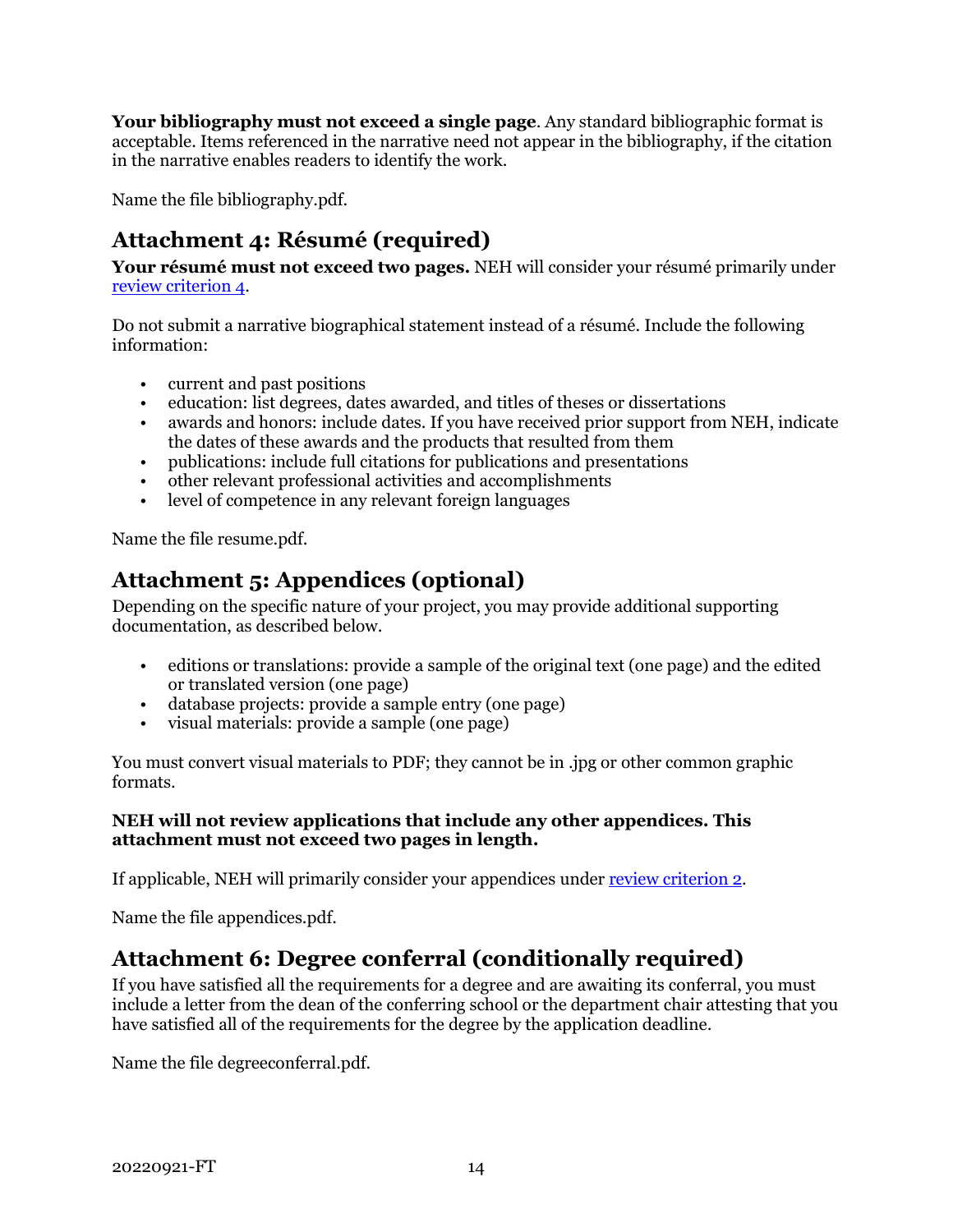### <span id="page-17-1"></span>**Attachment 7: Verification of exemption (conditionally required)**

If you are unable to verify your institution's current status as a minority serving institution by consulting the most recent Eligibility Matrix, you may establish it with a letter or other document from the U.S. Department of Education certifying Title III and Title V eligibility. Include a copy of the letter here along with documentation that your institution meets the U.S. Department of Education's enrollment-based definition for your exemption.

Name the file verification.pdf.

### **Attachment 8: Explanation of delinquent federal debt (conditionally required)**

If you are **delinquent** in the repayment of any federal debt, provide explanatory information including evidence that you have entered into a repayment agreement with the Internal Revenue Service, and that you are current on all payments due. Examples of relevant debt include **delinquent** student loans, taxes, child support payments, and payroll taxes for household or other employees. See [OMB Circular A-129.](https://www.whitehouse.gov/sites/whitehouse.gov/files/omb/circulars/A129/a-129.pdf)

Name the file delinquentdebt.pdf.

## <span id="page-17-0"></span>**3. Grants.gov Registration Process**

### **Registering and creating an "individual applicant" profile**

You must submit your application via Grants.gov Workspace. If you have not already done so, you must create a [Login.gov](https://www.login.gov/) user account to register and log in to Grants.gov. Login.gov is a secure sign in service used by the public to sign in to participating government agencies. [Create](https://grantsgovprod.wordpress.com/2020/10/08/new-sign-in-to-grants-gov-with-your-login-gov-credentials/)  [and link your account now.](https://grantsgovprod.wordpress.com/2020/10/08/new-sign-in-to-grants-gov-with-your-login-gov-credentials/)

If you are registering with Grants.gov for the first time, go to [https://apply07.grants.gov/apply/register.faces.](https://apply07.grants.gov/apply/register.faces)

Once you have registered at Grants.gov, you must add an "individual applicant" profile in order to submit an application to programs for individuals. Do this by clicking on the "My Account" link, then on "Manage Profiles" and "Add Profile." Refer to Grants.gov's instructions for adding [a profile.](https://www.grants.gov/help/html/help/index.htm?callingApp=custom#t=Register%2FAddProfile.htm)

You will not be able to apply to this program until you have added an individual applicant profile. If you have successfully created an individual applicant profile, the "Apply" button on the Grants.gov opportunity page will be red. Otherwise it will be grayed out.

When you create your "individual applicant" profile, Grants.gov may automatically fill in the box for the unique entity identifier number with a default value. Do not change this number.

If you have already registered at Grants.gov and created an "individual applicant" profile, you will not need to re-register to submit your proposals. However, we encourage you to check your account ahead of the deadline to confirm that it is still active and that your password has not expired.

If you have problems registering with Grants.gov or adding an "individual applicant" profile, contact Grants.gov Applicant Support at 1-800-518-4726 o[r support@grants.gov.](mailto:support@grants.gov)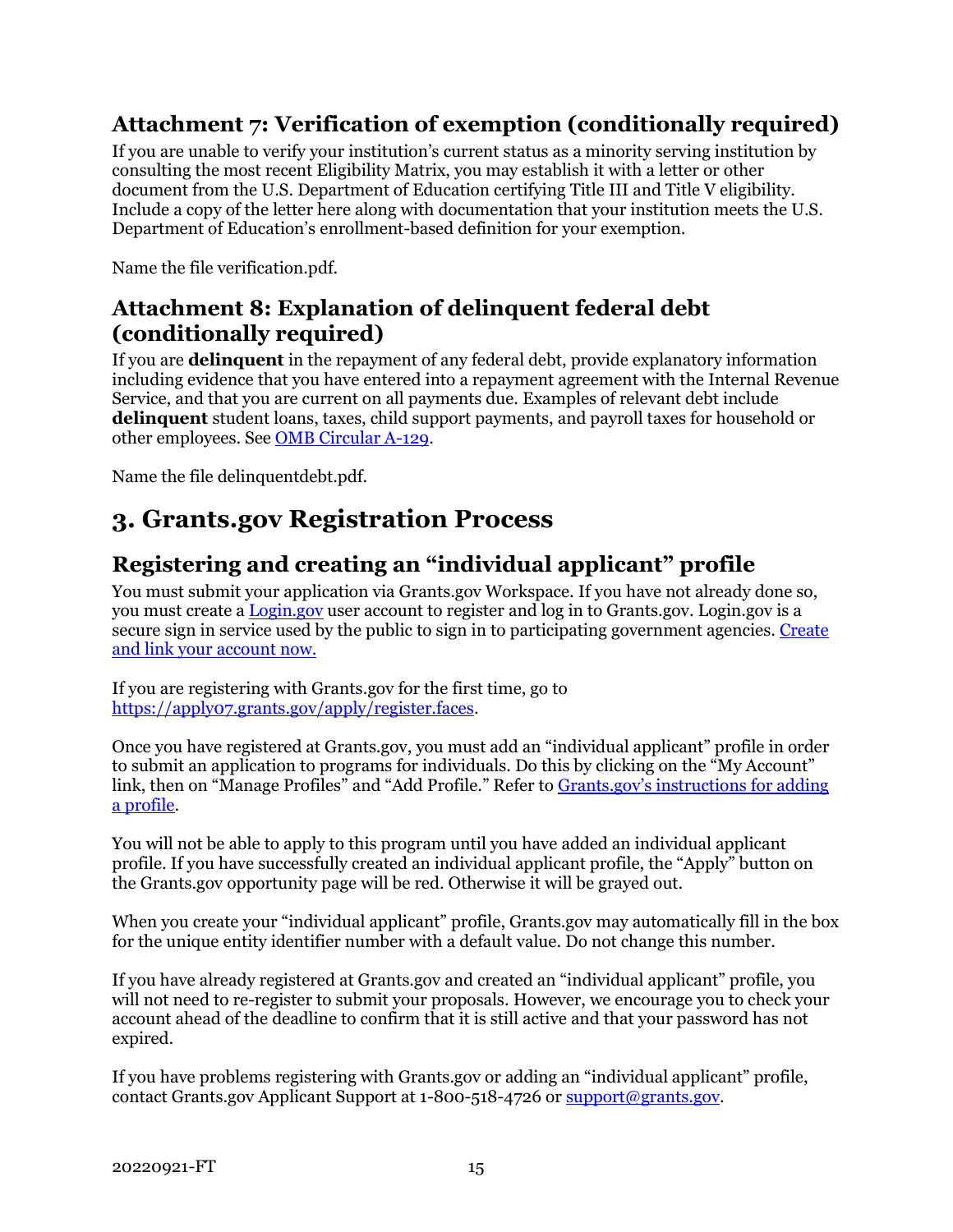## **Additional registration information**

You do not need to register in the System for Award Management (SAM). NEH will not process awards for individuals with delinquent federal debt or for individuals who have been suspended, debarred, declared ineligible, or voluntarily excluded from eligibility for covered transactions by any federal department or agency. To see if you have delinquent federal debt or other exclusions recorded in SAM, go to the **SAM** website; click on "Entity Information" and then select "Exclusions" from the drop-down menu under "Search."

NEH may not make an award to an applicant until the applicant has complied with all applicable requirements and, if an applicant has not fully complied with the requirements by the time NEH is ready to make an award, NEH may determine that the applicant is not qualified to receive an award and use that determination as the basis for making an award to another applicant.

**NEH strongly recommends that you complete your registration at least two weeks before the application deadline. If you fail to allow sufficient time to complete registration with Grants.gov, you will not be eligible for a deadline extension or waiver of the online submission requirement.**

## <span id="page-18-0"></span>**4. Submission Dates and Times**

## **Applications**

There will be two application due dates under this notice:

- September 21, 2022, at 11:59 p.m. Eastern Time
- September 20, 2023, at 11:59 p.m. Eastern Time

#### **Applications must be complete and validated by Grants.gov under the correct funding opportunity prior to the deadline to be considered under this notice.**

It is your responsibility to confirm that Grants.gov and subsequently NEH have received your application. [Check your application status.](https://www.grants.gov/help/html/help/Applicants/CheckApplicationStatus/CheckApplicationStatus.htm)

When NEH receives your application, the agency will assign it a tracking number beginning with FT-. A tracking number does not guarantee that your application is free of technical problems (such as missing attachments or failure to convert attachments to PDFs). If your files are not correctly formatted, eGMS, NEH's electronic grants management system, will reject your application and notify you by email. eGMS cannot detect other errors such as missing components or excess pages. NEH recommends you submit your application 48 hours prior to the deadline so that you have time to correct any technical errors. It is your responsibility to correct any errors prior to the deadline.

Once you have applied, NEH will not comment on the status of your application except on issues of eligibility, completeness, and responsiveness.

### **Letters of reference**

Your references should submit their letters online no later than October 14, 2022 (for applications submitted for the 2022 deadline), and October 13, 2023 (for applications submitted for the 2023 deadline). See  $D7$ . Other Submission Requirements.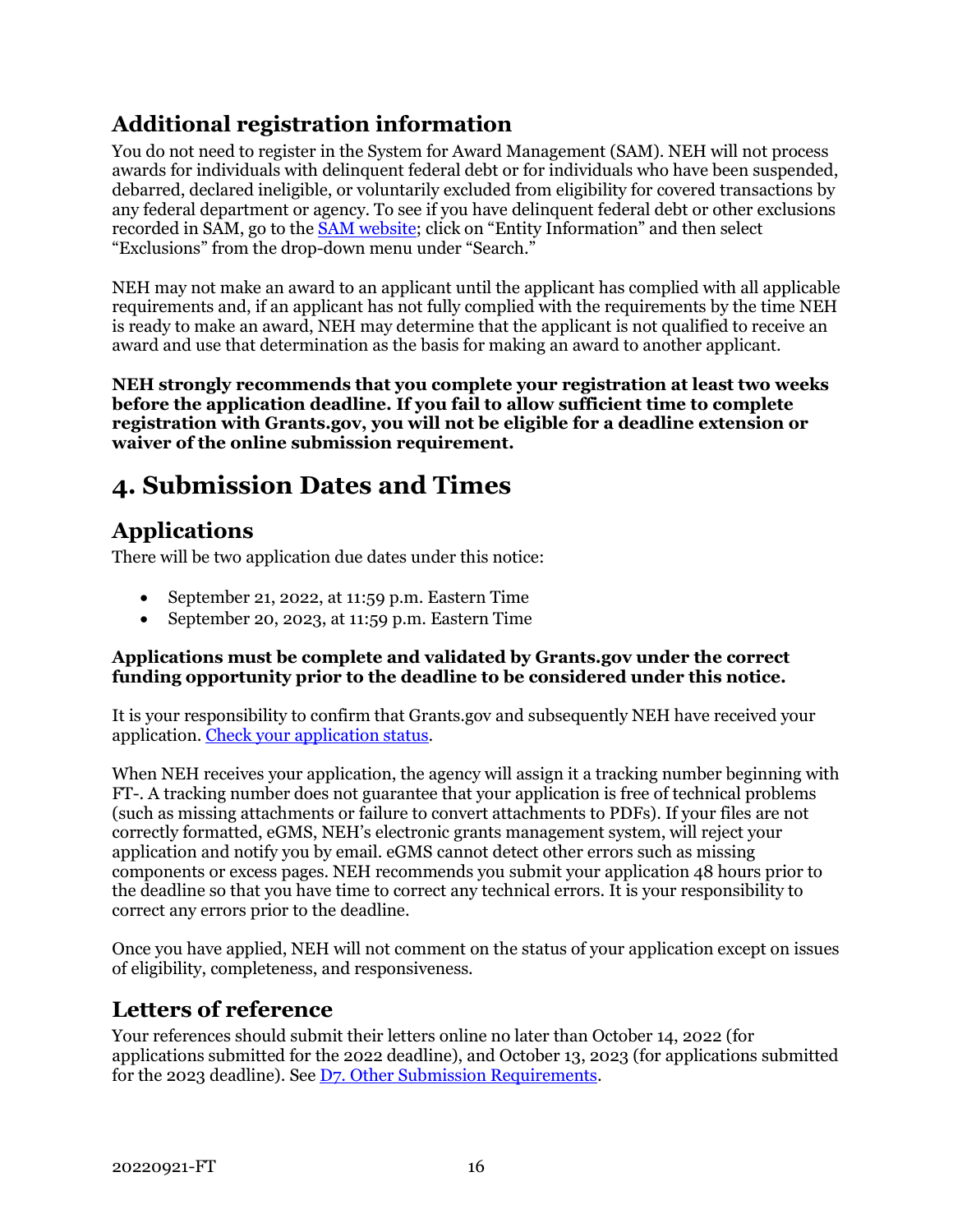## <span id="page-19-0"></span>**5. Intergovernmental Review**

This funding opportunity is not subject to intergovernmental review under Executive Order [12372.](https://www.archives.gov/federal-register/codification/executive-order/12372.html)

## <span id="page-19-1"></span>**6. Funding Restrictions**

Awards made under this notice may not be used for the following purposes:

- research by students enrolled in a degree program. including research for doctoral dissertations or theses
- training or coursework for the applicant
- support for graduate student assistants
- the preparation or revision of textbooks
- curriculum development
- the development of teaching methods or theories
- educational or technical impact assessments
- inventories of collections
- the writing of guidebooks, how-to books, and self-help books
- promotion of a particular political, religious, or ideological point of view
- advocacy of a particular program of social or political action
- support of specific public policies or legislation
- lobbying
- projects that fall outside of the humanities; the creation or performance of art; creative writing, autobiographies, memoirs, and creative nonfiction; and quantitative and/or policy-driven social science research

## <span id="page-19-2"></span>**7. Other Submission Requirements**

### **Letters of Recommendation**

You are encouraged to solicit two letters of reference that address your proposed project and your ability to undertake it. Provide the names, email addresses, and affiliations for your references on the [NEH Supplemental Information for Individuals Form.](#page-11-0) Provide only one email address for each letter writer in the relevant field.

NEH will email your references **two weeks after the deadline** to prompt them to submit their letters. Letters should be submitted online no later than October 14, 2022 (for applications submitted for the 2022 deadline) and October 13, 2023 (for applications submitted for the 2023 deadline).

You are responsible for ensuring that your references have received and responded to the NEH request and for providing them with your application materials. NEH will notify you by email when your letters of reference have been submitted.

After you have confirmation that NEH received your application, you may check the status of your reference letters by logging in to the [secure area of NEH's website.](https://securegrants.neh.gov/AppStatus/) Enter your application number and your Grants.gov tracking number. You will be able to see the names and email addresses of your references and whether their letters have arrived. If necessary, you may send them reminders (including the upload link) from this site.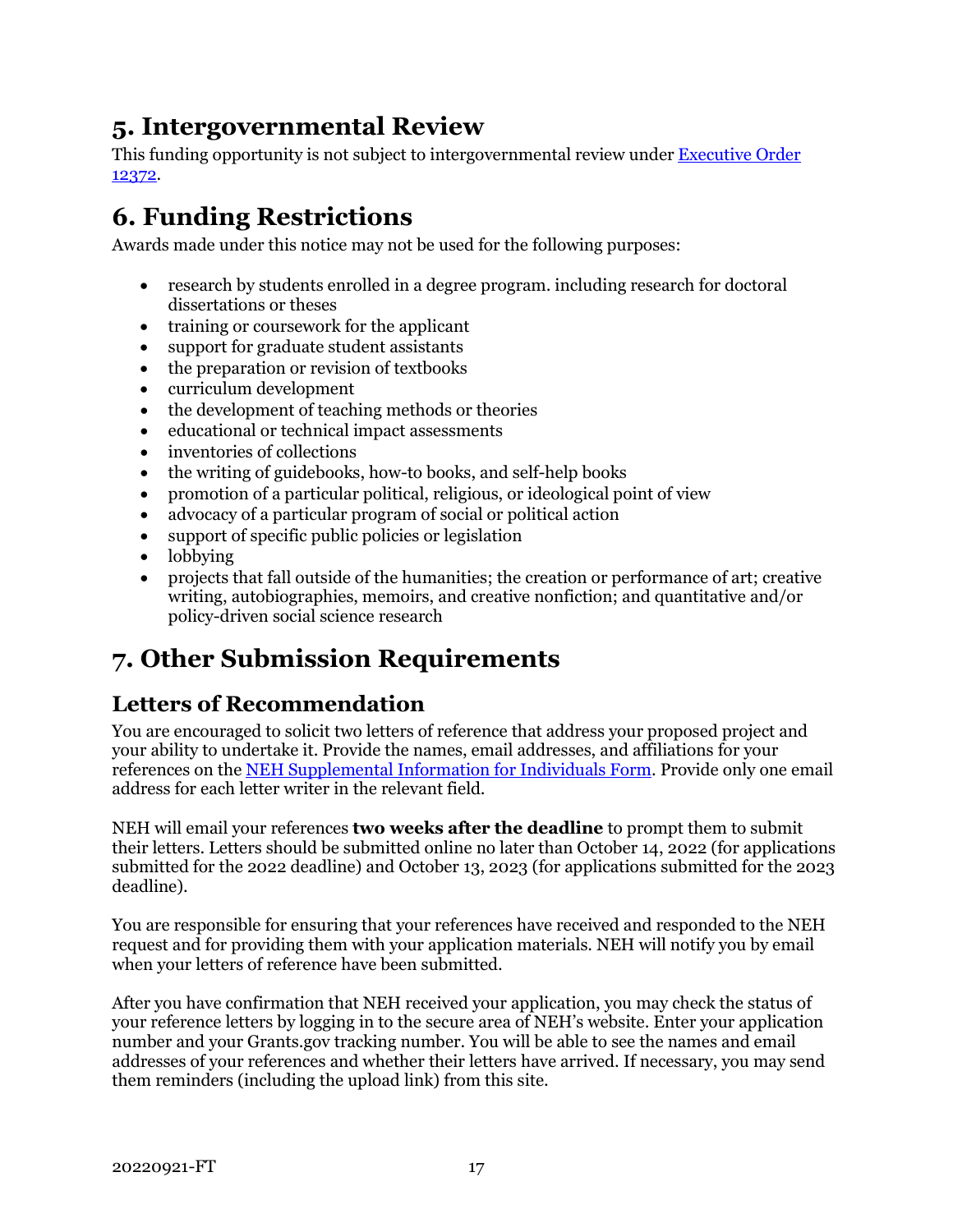If a reference letter is submitted late, it will be added to your application when it arrives, but it is possible that reviewers will not take it into account. If you find that you must change your references after the application deadline, you may do so by contacting program staff at [stipends@neh.gov.](mailto:stipends@neh.gov)

If you are proposing a translation, one of your letters must be from an expert in the language(s) of your project and should provide an assessment of the one-page sample translation, if you are including one with your application. Notify this reference that they should address the quality of the translation sample in their letter.

Elected government officials, current NEH staff, and members of the [National Council on the](https://www.neh.gov/about/national-council-on-the-humanities)  [Humanities](https://www.neh.gov/about/national-council-on-the-humanities) may not serve as letter writers.

Missing reference letters will not disqualify an application from review.

# <span id="page-20-0"></span>**E. Application Review Information**

## <span id="page-20-1"></span>**1. Review Criteria**

Peer reviewers will use the following criteria to review applications in the Summer Stipends program:

- 1. The intellectual significance of the proposed project, including its value to humanities scholars, general audiences, or both
- 2. The quality of the conception, definition, organization, and description of the project and the applicant's clarity of expression
- 3. The feasibility and appropriateness of the proposed plan of work
- 4. The quality or promise of quality of the applicant as an interpreter of the humanities
- <span id="page-20-2"></span>5. The likelihood that the applicant will complete the project (not necessarily during the period of performance), including, when relevant, the soundness of the dissemination and access plans

Each review criteria aligns with specific sections of the narrative and the other application components. See D2. Content and Form of Application Submission.

## **2. Review and Selection Process**

NEH staff review all applications for eligibility, completeness, and responsiveness. The agency then conducts a peer review process for all eligible and complete applications.

Peer reviewers are experts in their fields with knowledge and expertise relevant to the project activities supported by the program. NEH instructs peer reviewers to evaluate applications according to the [review criteria](#page-20-1) in this notice. Peer reviewers must comply with federal ethics rules governing conflicts of interest.

NEH program officers supplement the peer reviewers' comments to address matters of fact or significant points that the peer reviewers have overlooked. They then make funding recommendations to the [National Council on the Humanities.](https://www.neh.gov/about/national-council-on-the-humanities) The National Council meets at least twice each year to review applications and advise the NEH Chair. By law, the Chair has the sole authority to make final funding decisions.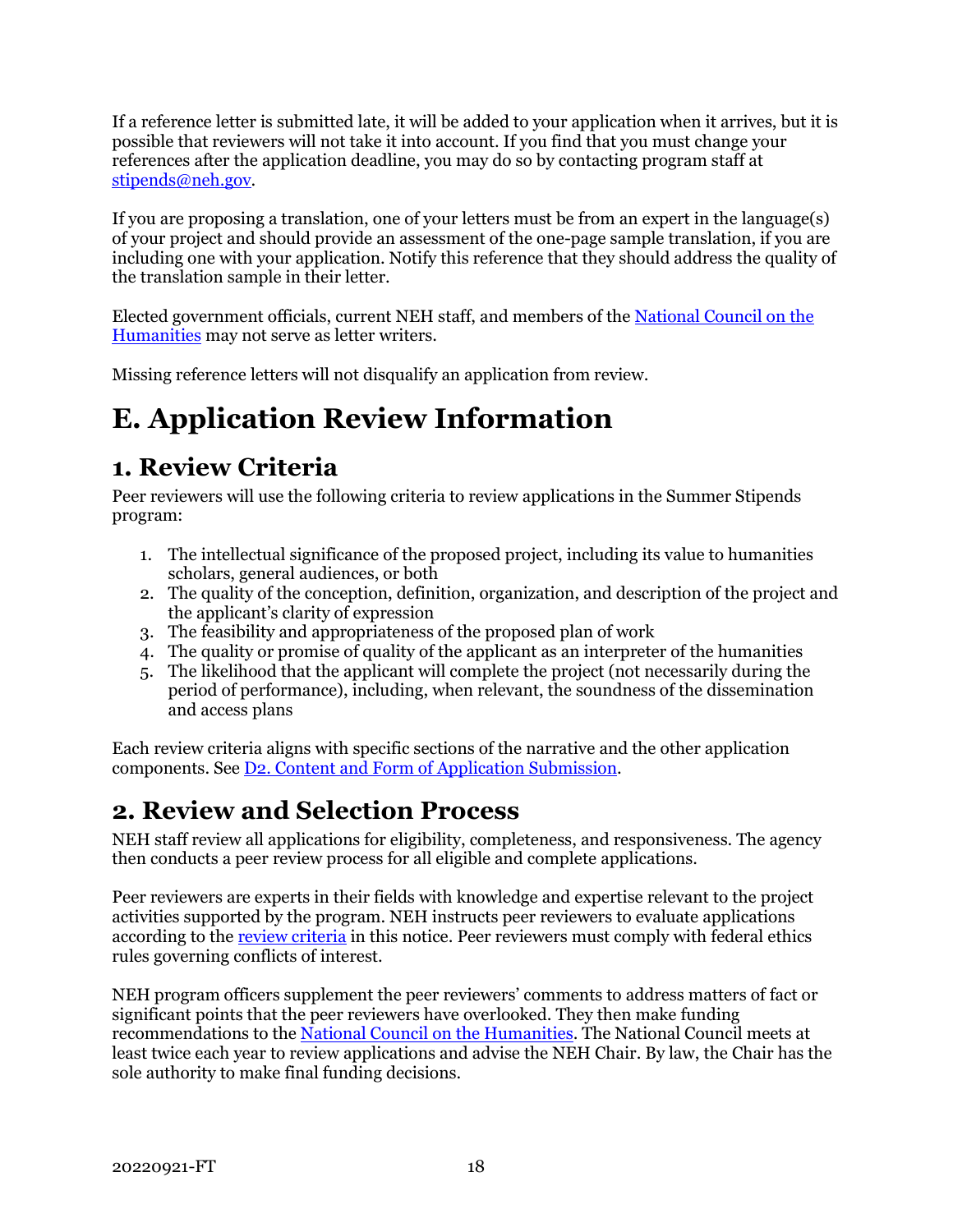Following NEH's public announcement of funded projects, you may request copies of the peer reviewers' evaluations of your proposal by contactin[g stipends@neh.gov.](mailto:stipends@neh.gov)

[Learn more about the NEH review process.](https://www.neh.gov/grants/application-process)

## <span id="page-21-0"></span>**3. Assessment of Risk and Other Pre-Award Activities**

Following the Chair's initial selection of applications for support, the NEH Office of Grant Management (OGM) conducts a risk assessment for selected applications. OGM will consider the applicant's past performance, if applicable; confirm the applicant's continued eligibility; and evaluate compliance with public policy requirements.

OGM may request that you submit additional programmatic or administrative information (or undertake certain activities in anticipation of an award. Such requests do not guarantee that NEH will make an award.

After completing its risk assessment, OGM will determine whether NEH can make an award, whether NEH must impose any special terms and conditions, and what funding level is appropriate.

NEH's award decisions are discretionary and are not subject to appeal to any federal official or board.

## <span id="page-21-1"></span>**4. Anticipated Announcement and Award Dates**

NEH will notify you of funding decisions by email in April 2023 for applications submitted for the 2022 deadline, or in April 2024 for applications submitted for the 2023 deadline. This notification is not an authorization to begin performance or incur related costs. Successful applicants will be required to complete the NEH Individual Programs Acceptance Form, from which the payment schedule will be determined.

# <span id="page-21-2"></span>**F. Federal Award Administration Information**

## <span id="page-21-3"></span>**1. Federal Award Notices**

If your application is selected for an award, the NEH Office of Grant Management will send offer letters and award documents through via eGMS Reach as early as April 2023 (for application submitted for the 2022 deadline) or April 2024 (for applications submitted for the 2023 deadline).

## <span id="page-21-4"></span>**2. Administrative and National Policy Requirements**

Awards are subject to the [NEH Summer Stipends Terms and Conditions,](https://www.neh.gov/grants/manage/neh-summer-stipends-terms-and-conditions) and the specific terms and conditions in the Notice of Action.

### **Debarment, suspension, ineligibility, and voluntary exclusion certification**

You must comply with [2 CFR §§180.335](https://www.ecfr.gov/cgi-bin/text-idx?node=2:1.1.1.2.9.3.3.8&rgn=div8) an[d .350](https://www.ecfr.gov/cgi-bin/text-idx?SID=8484a1410effbe760bcb6b134d9c035a&mc=true&node=pt2.1.180&rgn=div5#se2.1.180_1350) with respect to providing information regarding all debarment, suspension, and related offenses information, as applicable.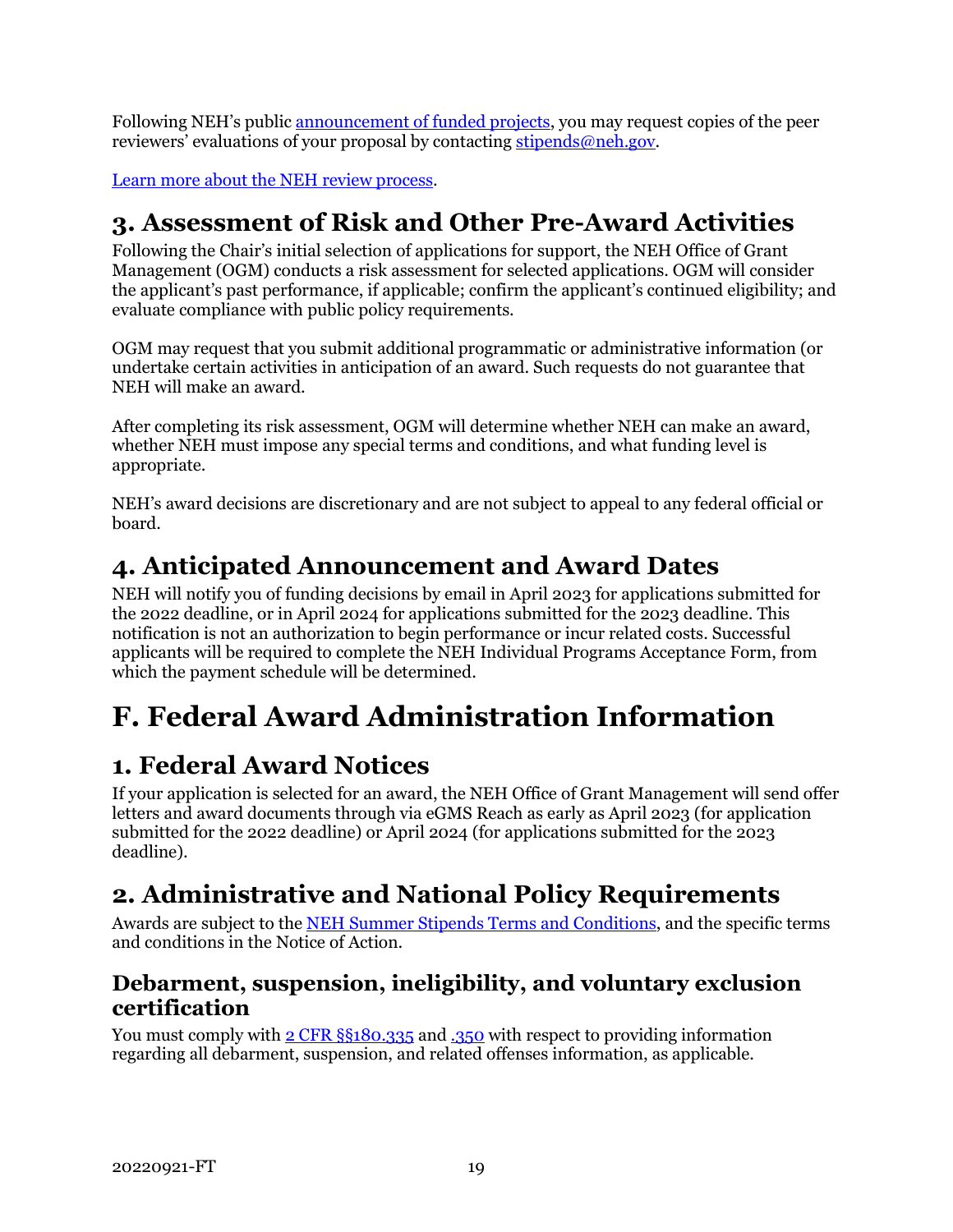- 1) The prospective recipient certifies, by submission of this application, that neither it nor its principals is presently debarred, suspended, proposed for debarment, declared ineligible, or voluntarily excluded from participation in this transaction by any federal department or agency.
- 2) Failure to make required disclosures can result in any of the remedies described in [2 CFR](https://www.ecfr.gov/cgi-bin/text-idx?SID=2262ad9c20e9d3a49f2c569c773c8aa1&mc=true&node=pt2.1.200&rgn=div5#se2.1.200_1339)  [§200.339,](https://www.ecfr.gov/cgi-bin/text-idx?SID=2262ad9c20e9d3a49f2c569c773c8aa1&mc=true&node=pt2.1.200&rgn=div5#se2.1.200_1339) including suspension or debarment. See also 2 CFR parts [180](https://www.ecfr.gov/cgi-bin/text-idx?tpl=/ecfrbrowse/Title02/2cfr180_main_02.tpl) and [3369.](https://www.ecfr.gov/cgi-bin/text-idx?SID=902a748402bef7d8543f27adaf553773&mc=true&node=pt2.1.3369&rgn=div5)
- 3) If the prospective recipient is unable to attest to the statements in this certification, an explanation must be included in [Attachment 8: Explanation of delinquent federal debt.](#page-17-1)

## **Providing access to NEH-funded products**

As a taxpayer-supported federal agency, NEH endeavors to make the products of its awards available to the broadest possible audience. Our goal is for scholars, educators, students, and the American public to have ready and easy access to the wide range of NEH award products. All other considerations being equal, NEH gives preference to those that provide free access to the public.

## **Copyright information**

You may copyright any work that is subject to copyright and was developed, or for which ownership was acquired, under an award. In accordance with  $2$  CFR § 200.315(b), NEH reserves a royalty-free, nonexclusive, and irrevocable right to reproduce, publish, or otherwise use the work for federal purposes, and to authorize others to do so. NEH has typically exercised this right in consultation with recipients to publish an excerpt from resulting grant product(s) in *[Humanities](https://www.neh.gov/humanities)* magazine or on the NEH website.

## **Acknowledging NEH support**

All materials publicizing or products resulting from NEH-funded activities must contain an acknowledgment of NEH support. Consult [Acknowledgment and Publicity Requirements for](https://www.neh.gov/grants/manage/acknowledgment-and-publicity-requirements-neh-awards)  [NEH Awards](https://www.neh.gov/grants/manage/acknowledgment-and-publicity-requirements-neh-awards) and [Publicizing Your Project](https://www.neh.gov/grants/manage/publicizing-your-project) for guidance.

## **NEH Research Misconduct Policy**

In accordance with the [Federal Policy on Research Misconduct,](https://www.federalregister.gov/documents/2000/12/06/00-30852/executive-office-of-the-president-federal-policy-on-research-misconduct-preamble-for-research) NEH established procedures for handling allegations of research misconduct applicable to both internal and external research programs. Review the [NEH Research Misconduct Policy.](http://www.neh.gov/grants/manage/research-misconduct-policy)

## **Coordination of geographic information and related spatial data**

If you request funding for the development, acquisition, preservation, or enhancement of geospatial data, products, or services, you must conduct a due diligence search at th[e Data.gov](https://catalog.data.gov/dataset)  [list of datasets](https://catalog.data.gov/dataset) to determine whether the needed geospatial-related data, products, or services already exist. If not, you must produce the proposed geospatial data, products, or services in compliance with applicable [Federal Geographic Data Committee](http://www.fgdc.gov/) guidance.

## **Eliminate waste, fraud, and abuse**

Help NEH eliminate fraud and improve management by providing information about allegations or suspicions of waste, fraud, abuse, mismanagement, research misconduct (fabrication, falsification, plagiarism), or unnecessary government expenditures, during the period of award performance, to the [NEH Office of the Inspector General.](https://www.neh.gov/about/oig)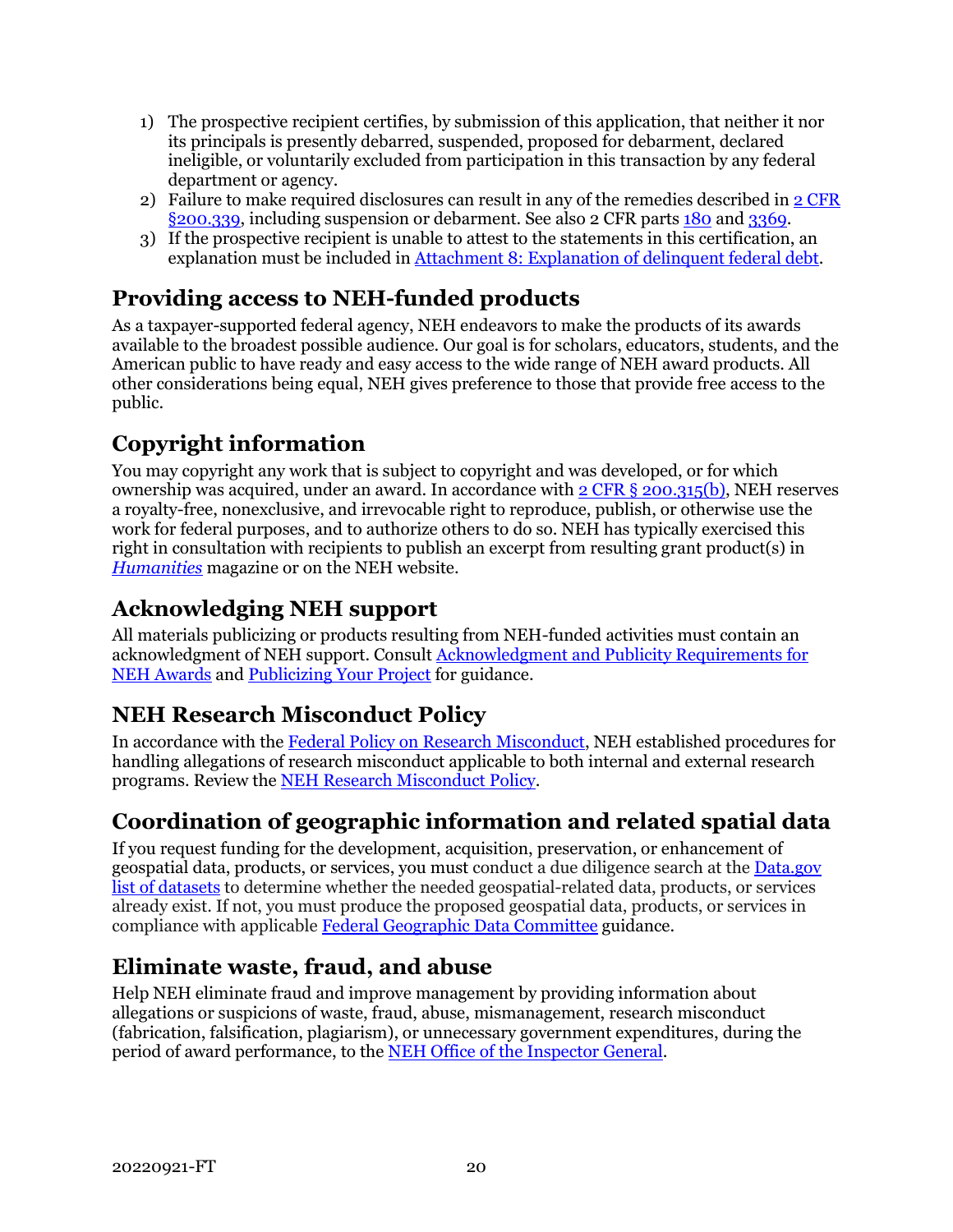### **Termination**

<span id="page-23-0"></span>NEH reserves the right to terminate awards consistent with 2 CFR § [200.340.](https://www.ecfr.gov/cgi-bin/text-idx?SID=4eaffe984905bd3954347ba4972872ee&mc=true&node=pt2.1.200&rgn=div5#se2.1.200_1340)

## **3. Reporting**

You must a final performance report within 120 calendar days after the period of performance ends. The final performance report collects information relevant to the accomplishments during the period of performance; the products arising or anticipated to arise from the project; financial support apart from NEH sources; the project's impact; and acknowledgement of NEH support. You must submit the final report online through eGMS Reach. NEH will provide further information in the Notice of Action.

Learn more about general [Performance Reporting Requirements](https://www.neh.gov/grants/manage/performance-reporting-requirements) and the [reporting](https://www.neh.gov/grants/manage/instructions-submitting-the-final-performance-report-neh-fellowships-faculty-research)  [requirements for NEH fellowship recipients.](https://www.neh.gov/grants/manage/instructions-submitting-the-final-performance-report-neh-fellowships-faculty-research)

A final financial report is not required.

NEH encourages you to send copies of books resulting from research supported by NEH awards to the address below. In addition, you are asked to update the "Products and Prizes" tab in eGMS Reach for any publications or prizes resulting from NEH support.

# <span id="page-23-1"></span>**G. Agency Contacts**

If you have questions about the program, contact:

Division of Research Programs National Endowment for the Humanities 400 Seventh Street, SW Washington, DC 20506 202-606-8200 [stipends@neh.gov](mailto:stipends@neh.gov)

If you have questions about administrative requirements or allowable costs, contact:

Office of Grant Management National Endowment for the Humanities 400 Seventh Street, SW Washington, DC 20506 [grantmanagement@neh.gov](mailto:grantmanagement@neh.gov)

If you are deaf or hard of hearing, you can contact NEH via Federal Relay at 800-877-8399.

If you have questions about registering or renewing your registration with login.gov or SAM.gov, contact the Federal Service Desk, Monday – Friday, 8:00 a.m. to 8:00 p.m. Eastern Time, at:

[Federal Service Desk](https://www.fsd.gov/fsd-gov/home.do) U.S. calls: 866-606-8220 International calls: +1 334-206-7828

For assistance in registering with or submitting your application through Grants.gov, contact Grants.gov Applicant Support, 24 hours a day, 7 days a week, excluding federal holidays. at: